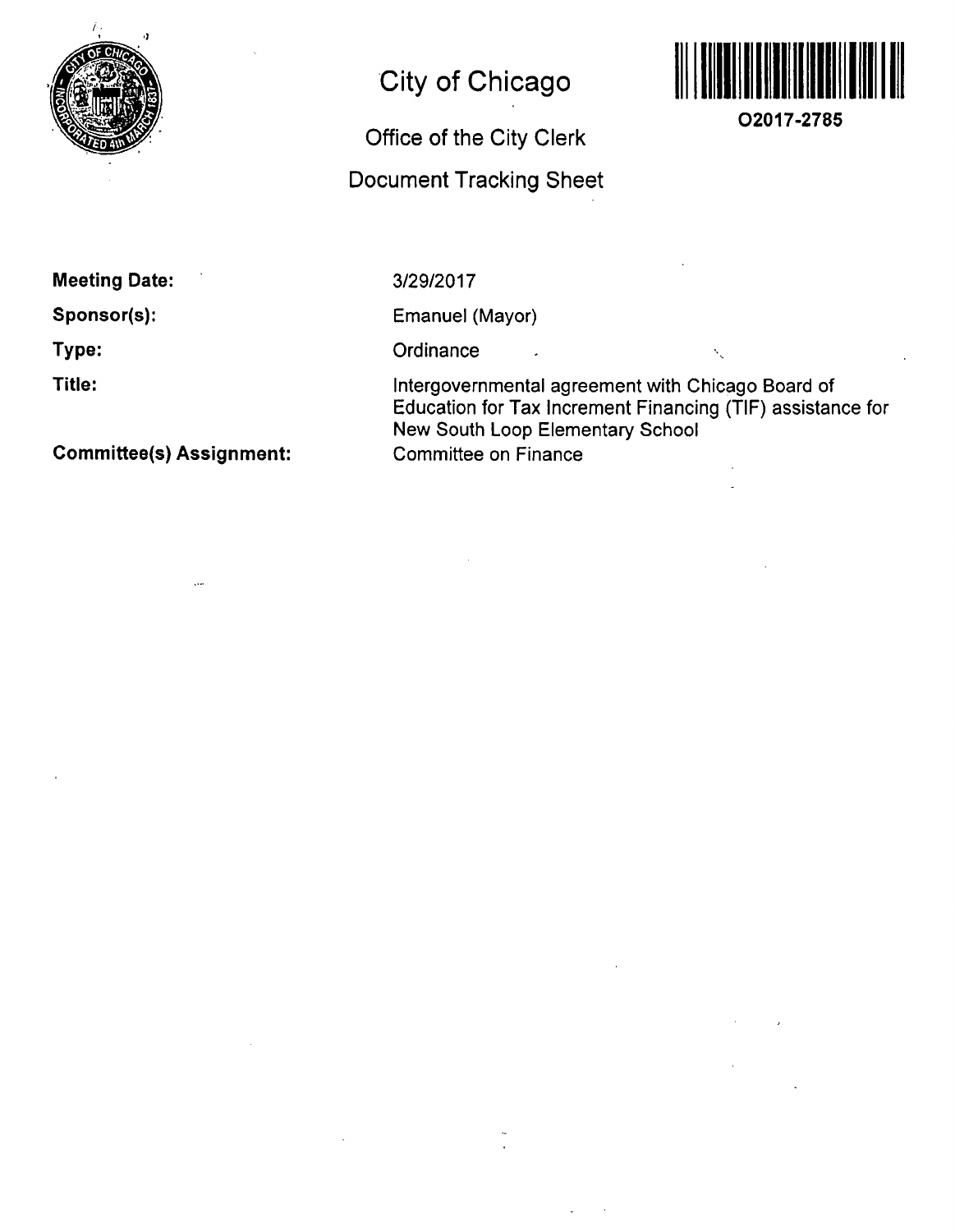#### **ORDINANCE**

WHEREAS, the City of Chicago (the "City") is a municipal corporation and home rule unit of government under Article VII, Section 6(a) of the 1970 Constitution of the State of Illinois, and as such, may exercise any power and perform any function pertaining to its government and affairs; and

WHEREAS, the Board of Education of the City of Chicago (the "Board") is a body corporate and politic, organized under and existing pursuant to Article 34 ofthe School Code ofthe State of Illinois, 105 ILCS 5/1-1 et seq.; and

WHEREAS, pursuant to the provisions of an act to authorize the creation of public building commissions and to define their rights, powers and duties under the Public Building Commission Act (50 ILCS 20/1 et seq.), the City Council of the City (the "City Council") created the Public Building Commission of Chicago (the "Commission") to facilitate the acquisition and construction of public buildings and facilities; and

WHEREAS, the Board wishes to operate a school to be known as the New South Loop Elementary School (the "School") located at 1601 South Dearborn Street (the "Property"); and

WHEREAS, the Board desires to construct the School and related improvements (the "Facility") on the Property to serve the School (the construction ofthe Facility shall be referred to herein as the "Project"); and

WHEREAS, the City is authorized under the provisions of the Tax Increment Allocation Redevelopment Act, 65 ILCS 5/11-74.4-1 et seq.. as amended from time to time (the "Act"), to finance *(projects that eradicate blight conditions through the use of tax increment allocation* financing for redevelopment projects; and

WHEREAS, to induce certain redevelopment pursuant to the Act, the City Council adopted ordinances on July 30, 1997 (as published in the Journal of Proceedings ofthe City Council (the "Journal") for such date at pages 49199 to 49206): approving and adopting a tax increment financing redevelopment project and plan for the River South Redevelopment Project Area; designating the River South Redevelopment Project Area as a tax increment financing district; and adopting tax increment financing forthe River South Redevelopment Project Area (the aforesaid Ordinances are collectively referred to herein as the "TIF Ordinances", the redevelopment plan approved by the River South TIF Ordinances is referred to herein as the " "River South Redevelopment Plan" and the redevelopment project area created by the River South TIF Ordinances is referred to herein as the " "River South Redevelopment Area"); and

WHEREAS, all of the Property lies wholly within the boundaries of the River South Redevelopment Area; and

WHEREAS, under 65 ILCS 5/11-74.4-3(q)(7), such ad valorem taxes which pursuant to the Act have been collected and are allocated to pay redevelopment project costs and obligations incurred in the payment thereof ("Increment") may be used to pay ail or a portion of a taxing district's capital costs resulting from a redevelopment project necessarily incurred or to be incurred in furtherance of the objectives of the redevelopment plan and project, to the extent the municipality by written agreement accepts and approves such costs (Increment collected from the River South Redevelopment Area shall be known as the" "River South Redevelopment Area Increment"); and

 $\mathbf 1$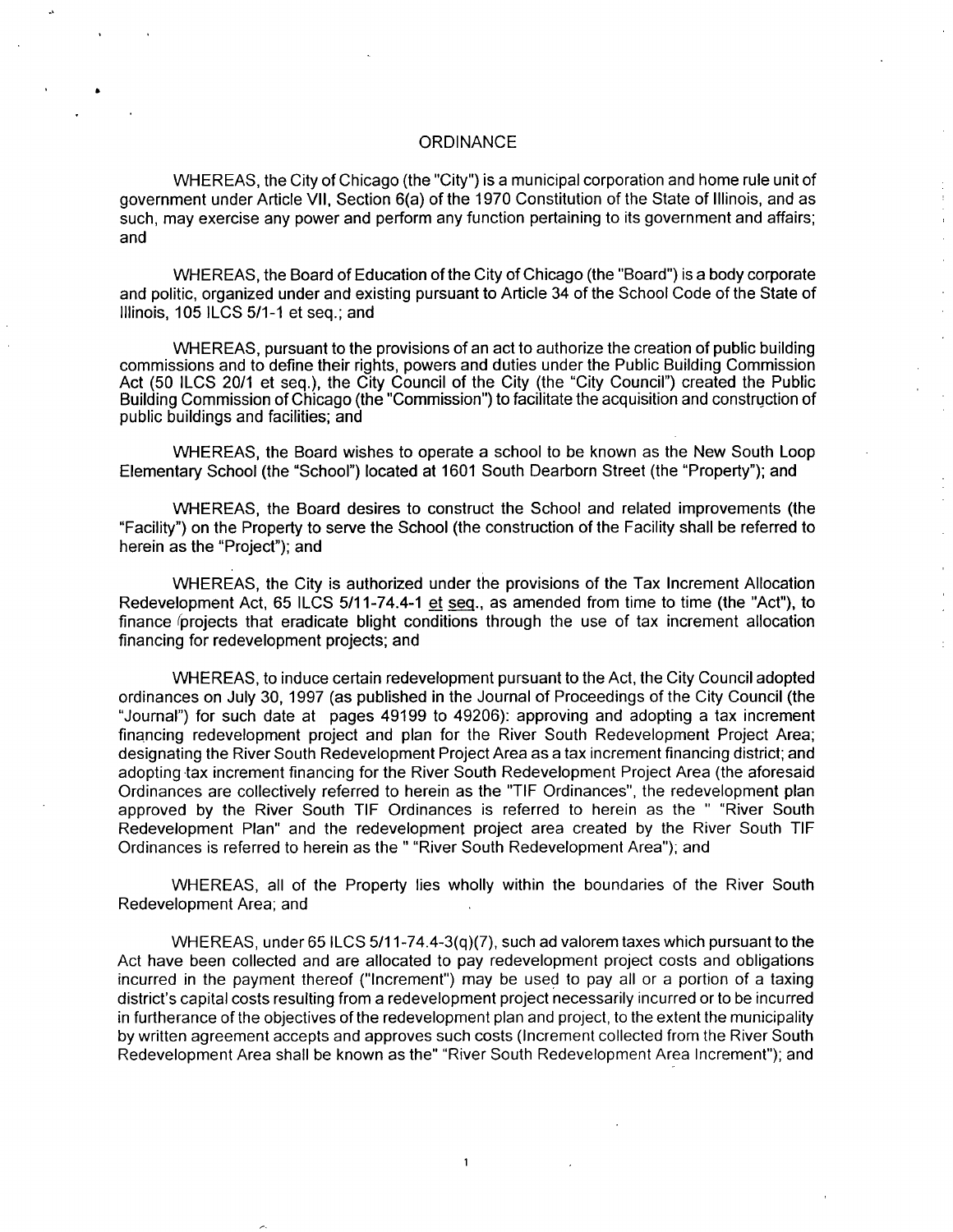WHEREAS, the Board is a taxing district under the Act; and

WHEREAS, the River South Redevelopment Plan contemplates that tax increment financing assistance would be provided for public improvements within the boundaries of the Redevelopment Area; and

WHEREAS, the City desires to allocate and use a portion ofthe River South Redevelopment Area Increment in an amount not to exceed \$48,333,000 (the "City Funds") for the Project pursuant to a proposed intergovernmental agreement between the City and the Board in substantially the form attached hereto as Exhibit 1 (the "Agreement"); and

WHEREAS, in accordance with the Act, the TIF-Funded Improvements (as defined in Article Three, Section 3 of the Agreement) are and shall be such of the Board's capital costs necessarily incurred or to be incurred in furtherance of the objectives of the River South Redevelopment Plan, and the City hereby finds that the TIF-Funded Improvements consist of the cost of the Board's capital improvements for the Facility that are necessary and directly result from the redevelopment project constituting the Project and, therefore, constitute "taxing districts' capital costs" as defined in Section  $5/11-74.4-03(u)$  of the Act; now, therefore,

BE IT ORDAINED BY THE CITY COUNCIL OF THE CITY OF CHICAGO:

SECTION 1. The above recitals, and the statements of fact and findings made therein, are incorporated herein and made a material part of this ordinance.

SECTION 2. The City hereby finds that the TIF-Funded Improvements, among other eligible redevelopment project costs under the TIF Act approved by the City, consist of the cost of the Board's capital improvements for the Facility that are necessary and directly result from the redevelopment project constituting the Project and, therefore, constitute "taxing districts' capital costs" as defined in Section 5/11-74.4-03(u) of the TIF Act.

SECTION 3. The Commissioner of the Department of Planning and Development or a designee thereof is authorized to execute the Agreement and such other documents as are necessary in connection therewith, including but not limited to the escrow agreement contemplated in the Agreement. The Agreement shall contain such other terms as are necessary or appropriate.

SECTION 4. To the extent that any ordinance, resolution, rule; order or provision of the Municipal Code of Chicago, or part thereof, is in conflict with the provisions'of this ordinance, the provisions of this ordinance shall control. If any section, paragraph, clause or provision of this ordinance shall be held invalid, the invalidity of such section, paragraph, clause or provision shall not affect any of the other provisions of this ordinance.

SECTION 5. This ordinance takes effect upon passage and approval.

 $\overline{c}$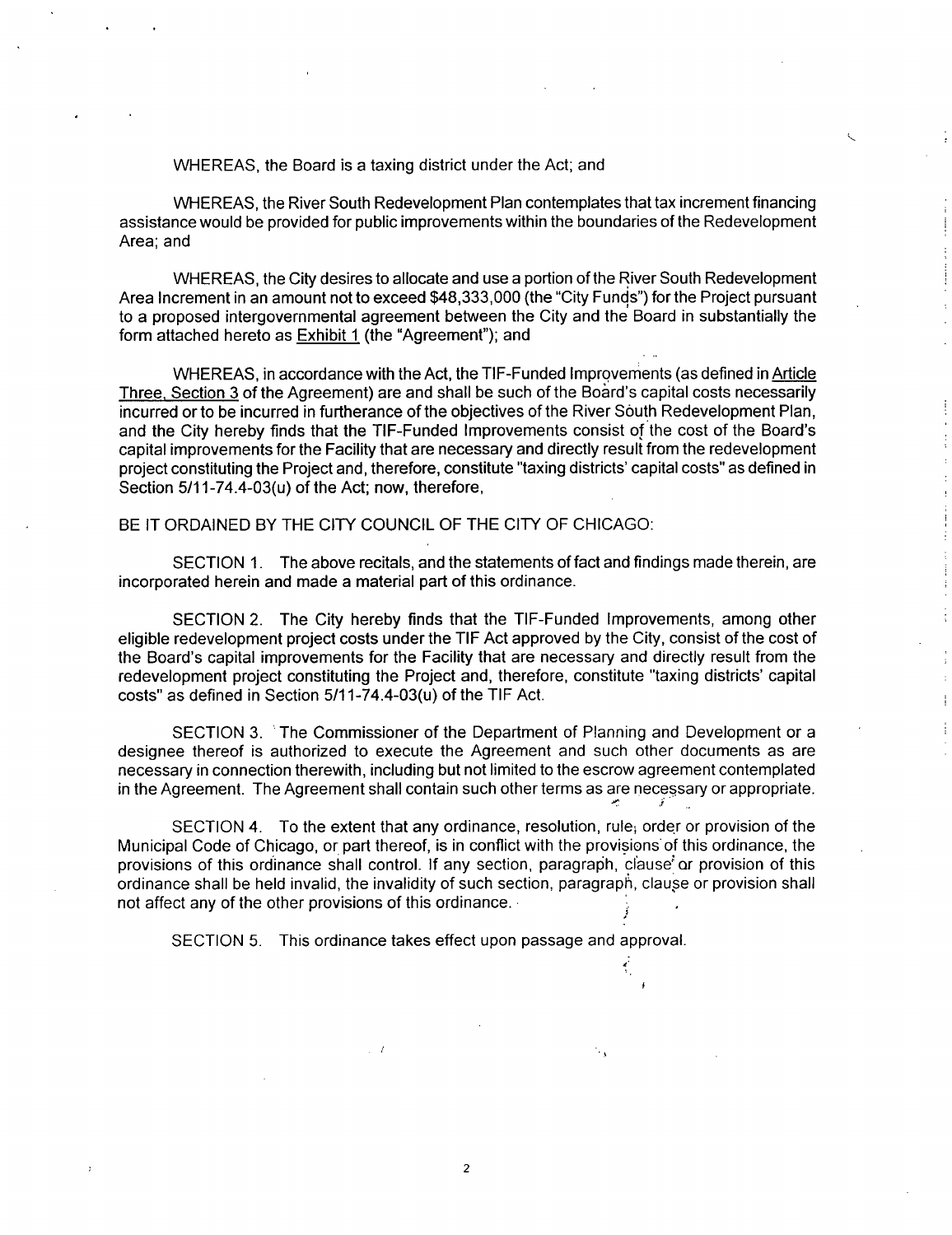## EXHIBIT 1

 $\hat{\mathcal{A}}$ 

 $\ddot{\phantom{a}}$ 

 $\cdot$ 

 $\frac{1}{2}$ 

## AGREEMENT

 $\ddot{\phantom{a}}$ 

 $\frac{1}{2}$ 

 $\bar{\psi}$  .

 $\overline{\mathbf{3}}$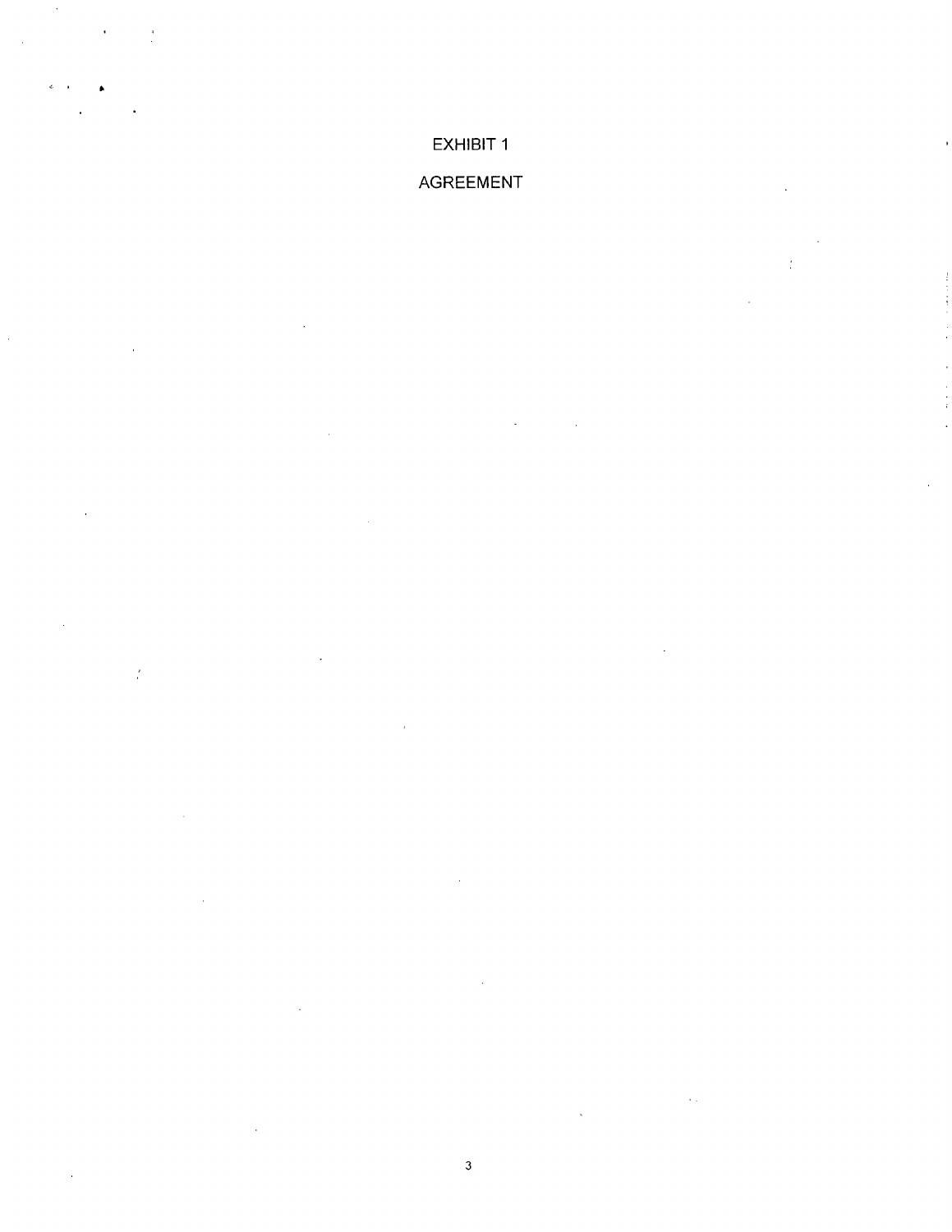#### INTERGOVERNMENTAL AGREEMENT BETWEEN THE CITY OF CHICAGO, BY AND THROUGH ITS DEPARTMENT OF PLANNING AND DEVELOPMENT, AND THE BOARD OF EDUCATION OF THE CITY OF CHICAGO REGARDING THE NEW SOUTH LOOP ELEMENTARY SCHOOL

This Intergovernmental Agreement regarding the New South Loop Elementary School (this "Agreement") is made and entered into as of the \_\_\_\_\_\_ day of \_\_\_\_\_\_\_\_\_\_, 2017 (the "Agreement Date") by and between the City of Chicago (the "City"), a municipal corporation and home rule unit of government under Article Vll, Section 6(a) of the 1970 Constitution of the State of Illinois, by and through its Department of Planning and Development (the "Department"), and the Board of Education of the City of Chicago (the "Board"), a body corporate and politic, organized under and existing pursuant to Article 34 of the School Code of the State of Illinois.

#### **RECITALS**

WHEREAS, pursuant to the provisions of an act to authorize the creation of public building commissions and to define their rights, powers and duties under the Public Building Commission Act (50 ILCS 20/1 et seq.), the City Council of the City (the "City Council") created the Public Building Commission of Chicago (the "Commission") to facilitate the acquisition and construction of public buildings and facilities; and

WHEREAS, the Board wishes to operate a school to be known as the "New South Loop Elementary School" (the "School") to be located at 1601 South Dearbom Street (the "Property"); and

WHEREAS, the Board desires to construct the School and related improvements (the "Facility") on the Property to serve the School (the construction of the Facility shall be referred to herein as the "Project"); and

WHEREAS, the City is authorized under the provisions of the Tax Increment Allocation Redevelopment Act, 65 ILCS 5/11-74.4-1 et seg., as amended from time to time (the "Act"), to finance projects that eradicate blight conditions through the use of tax increment allocation financing for redevelopment projects; and

WHEREAS, to induce certain redevelopment pursuant to the Act, the City Council adopted ordinances on July 30, 1997 (as published in the Journal of Proceedings ofthe City Council (the "Journal") for such date at pages 49199 to 49206): approving and adopting a tax increment financing redevelopment project and plan for the River South Redevelopment Project Area; designating the River South Redevelopment Project Area as a tax increment financing district; and adopting tax increment financing for the River South Redevelopment Project Area (the aforesaid Ordinances are collectively referred to herein as the River South TIF Ordinances", the redevelopment plan approved by the River South TIF Ordinances is referred to herein as the River South "Redevelopment Plan" and the redevelopment project area created by the River South TIF Ordinances, as amended, is referred to herein as the River South Redevelopment Area"); and

WHEREAS, all of the Property lies wholly within the boundaries of the River South Redevelopment Area; and

4

WHEREAS, under 65 ILCS 5/11-74.4-3(q)(7), such ad valorem taxes which pursuant to the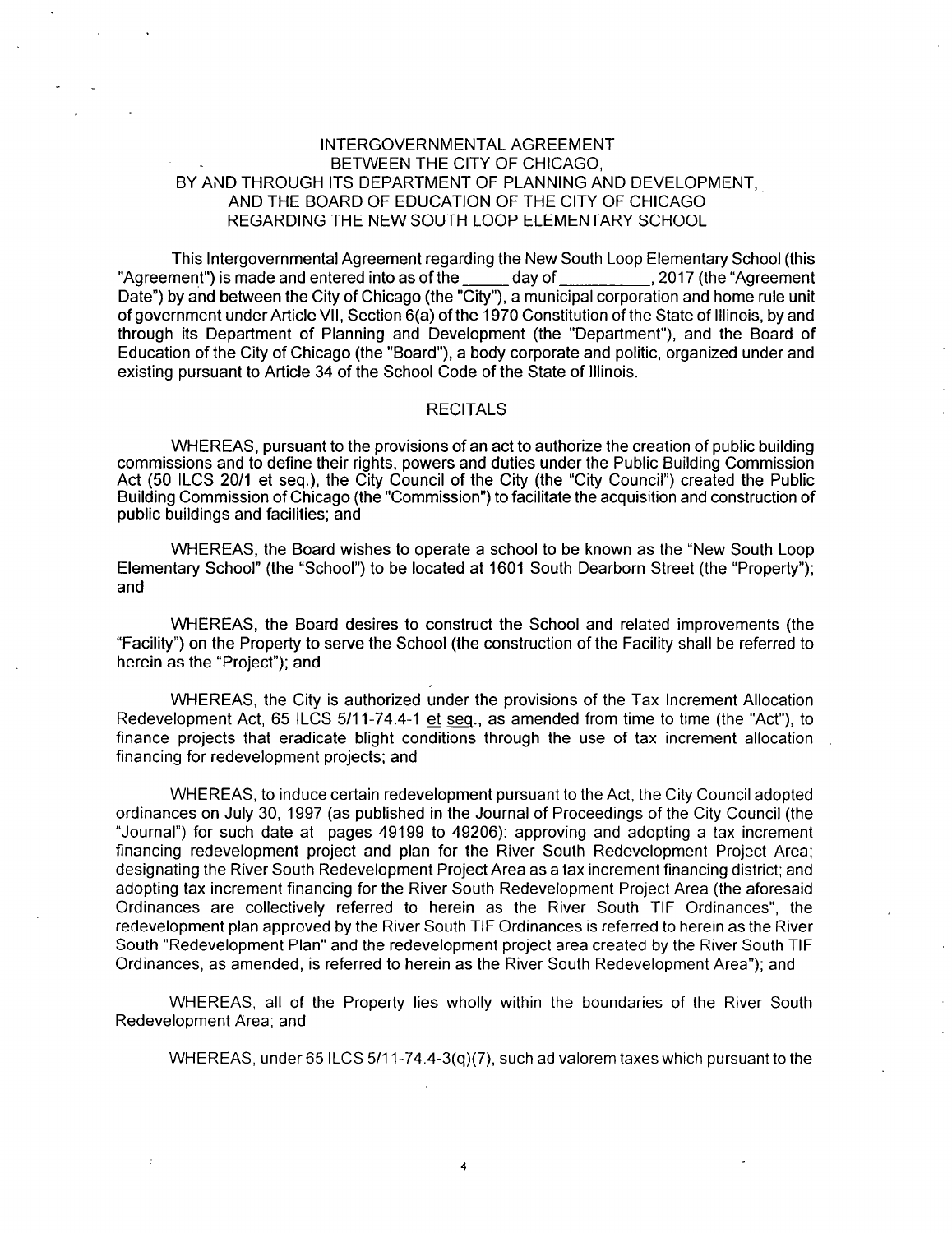Act have been collected and are allocated to pay redevelopment project costs and obligations incurred in the payment thereof ("Increment") may be used to pay all or a portion of a taxing district's capital costs resulting from a redevelopment project necessarily incurred orto be incurred in furtherance of the objectives of the redevelopment plan and project, to the extent the municipality by written agreement accepts and approves such costs (Increment collected from the River South Redevelopment Area shall be known as the River South Redevelopment Area Increment"); and

WHEREAS, the Board is a taxing district under the Act; and

WHEREAS, the River South Redevelopment Plan contemplates that tax increment financing assistance would be provided for public improvements within the boundaries of the River South Redevelopment Area; and

WHEREAS, the City desires to allocate and use a portion ofthe River South Redevelopment Area Increment in an amount not to exceed \$48,333,000 (the "City Funds") for the Project; and

WHEREAS, in accordance with the Act, the TIF-Funded Improvements (as defined in Article Three, Section 3 hereof) are and shall be such of the Board's capital costs necessarily incurred or to be incurred in furtherance of the objectives of the River South Redevelopment Plan, and the City hereby finds that the TIF-Funded Improvements consist of the cost of the Board's capital improvements for the Facility that are necessary and directly result from the redevelopment project constituting the Project and, therefore, constitute "taxing districts' capital costs" as defined in Section 5/11-74.4-03(u) of the Act.

NOW, THEREFORE, in consideration ofthe mutual covenants and agreements contained herein, and for other good and valuable consideration, the receipt and sufficiency of which are hereby acknowledged, the parties hereto agree as follows:

#### ARTICLE ONE: INCORPORATION OF RECITALS

The recitals set forth above are incorporated herein by reference and made a part hereof.

#### ARTICLE TWO: THE PROJECT

1. The School, the Facility and the Project are described in **Exhibit A** hereto. The plans and specifications for the Project shall be provided to the City by the Board and approved by the City in the City's discretion. The Board shall comply with all applicable federal, state and local laws, statutes, ordinances, rules, regulations, codes and executive orders, as well as all policies, programs and procedures of the Board, all as may be in effect from time to time, pertaining to or affecting the Project or the Board as related thereto. The Board shall include a certification of such compliance with each request for City Funds hereunder and at the time the Project is completed. The City shall be entitled to rely on this certification without further inquiry. Upon the City's request, the Board shall provide evidence satisfactory to the City of such compliance.

2. In all contracts relating to the Project, the Board agrees to require the contractor (including the Commission, ifapplicable) to name the City as an additional insured on insurance coverages and to require the contractor to indemnify the City from all claims, damages, demands, losses, suits, actions, judgments and expenses including but not limited to attorney's fees arising out of or resulting from work on the Project by the contractor or contractor's suppliers, employees,

5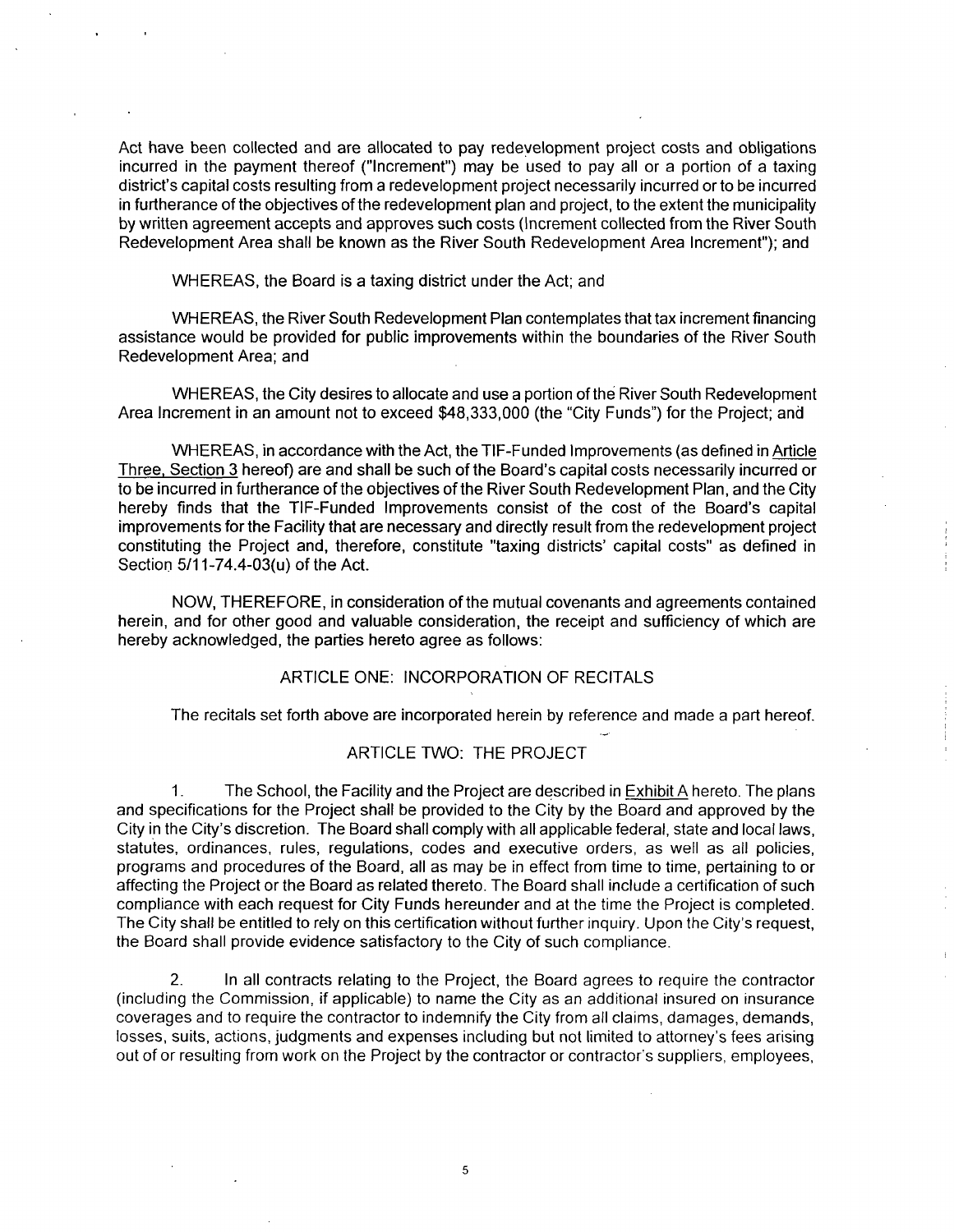or agents.

#### ARTICLE THREE: FUNDING

1. (a) The City and the Board shall enter into a joint order escrow agreement (the "Escrow Agreement") (in substantially the form attached hereto as Exhibit J) with [tbd] (or another party acceptable to the City and the Board) (the "Escrow Agent"). The City shall deposit the City Funds with the Escrow Agent in such amounts (each a "Deposit") and at such times (each a "Deposit Date") as set forth in the schedule attached hereto as Exhibit I (the "Deposit Schedule"); provided, however, that the City and the Board may agree in writing to postpone one or more Deposit Dates. The Board shall provide the City with a written request for each Deposit (each a "Deposit Request", in substantially the form attached hereto as Exhibit K) at such times (each a "Deposit Request Date") as set forth in **Exhibit I**. On a [tbd] basis, the Board shall provide the Department with a Requisition Form, in the form of Exhibit E hereto, along with: (i) a cost itemization of the applicable portions of the budget attached as **Exhibit G** hereto; (ii) evidence of the expenditures upon TIF-Funded Improvements which the Board has paid; and (iii) all other documentation described in  $Ex$ hibit  $E$ . The City shall review and, in the City's discretion, approve each Requisition Form and forward the same to the Escrow Agent as direction to make the applicable requested and approved disbursement of City Funds. The availability ofthe City Funds is subject to the City's compliance with all applicable requirements regarding the use of such funds and the timing of such use.

(b) Delivery by the Board to the Department of a Requisition Form hereunder shall, in addition to the items therein expressly set forth, constitute a certification to the City, as ofthe date of such Requisition Form, that:

(i) the total amount of the City Funds disbursed in the previously made disbursement (if any) represents the actual amount paid to the general contractor, subcontractors, and other parties who have performed work on or otherwise provided goods or services in connection with the Project, and/or their payees;

(ii) all amounts shown as previous payments on the current Requisition Form have been paid to the parties entitled to such payment;

(iii) the Board has approved all work and materials for the current Requisition Form, and such work and materials conform to the plans and specifications for the Project; and

(iv) the Board is in compliance with all applicable federal, state and local laws, statutes, ordinances, rules, regulations, codes and executive orders, as well as all policies, programs and procedures of the Board, all as may be in effect from time to time, pertaining to or affecting the Project or the Board as related thereto.

The City shall have the right, in its discretion, to require the Board to submit further documentation as the City may require in order to verify that the matters certified to above are true and correct, and any approval of a Requisition Form by the City shall be subject to the City's review and approval of such documentation and its satisfaction that such certifications are true and correct; provided, however, that nothing in this sentence shall be deemed to prevent the City from relying on such certifications by the Board.

(c) [intentionally omitted]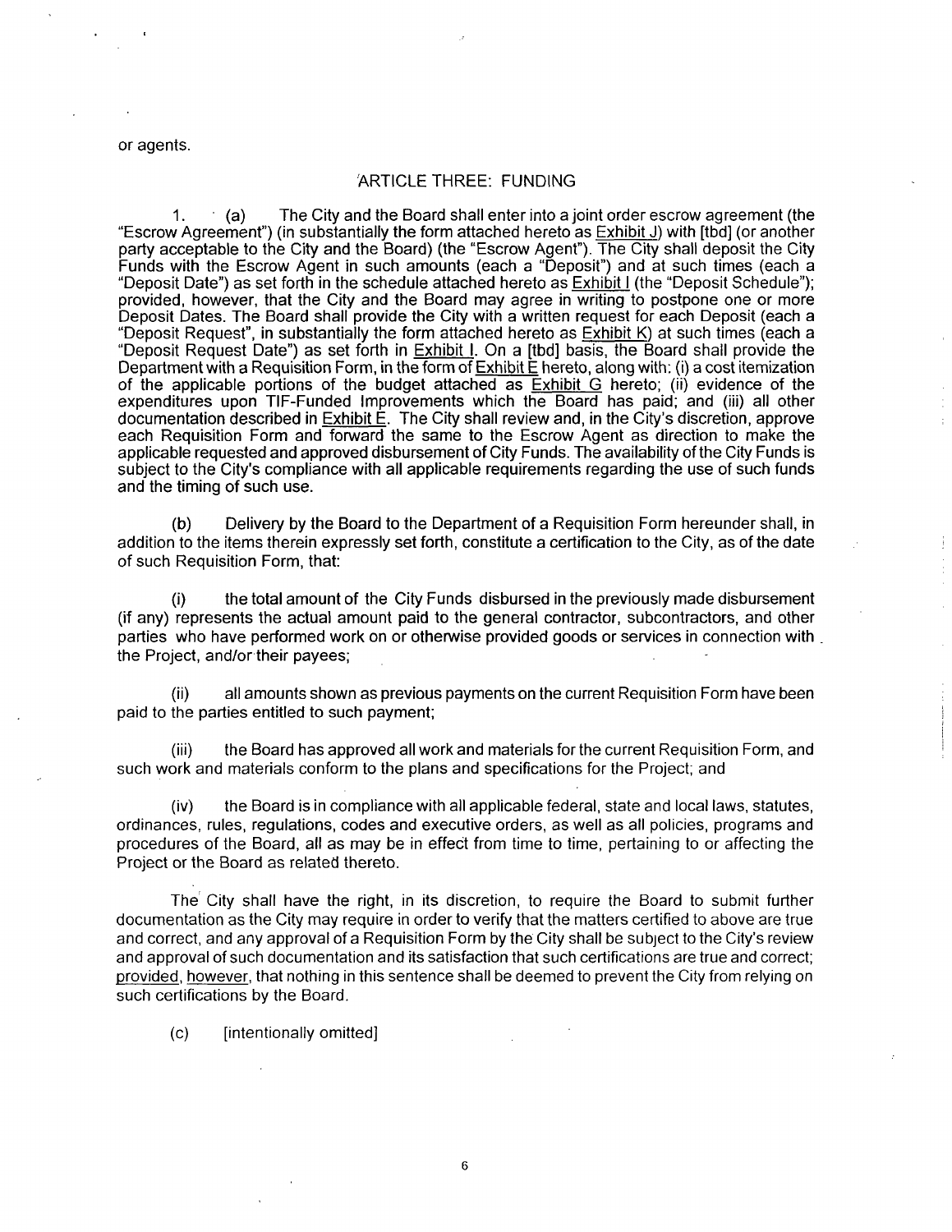#### (d) [intentionally omitted]

(e) (i) The Board's right to receive payments hereunder shall be subordinate to all prior obligations of the City to be paid from River South Increment, including but not limited to:

| Program Administration       | \$3,133,959  |
|------------------------------|--------------|
| <b>Bike land</b>             | \$98,000     |
| <b>Park District</b><br>٠    | \$350,000    |
| CTA                          | \$4,250,000  |
| Infrastructure               | \$65,338,427 |
| <b>Bridges</b>               | \$8,666,734  |
| <b>Professional Services</b> | \$301,136    |

(ii) The City, subject to the terms of this subsection 1 (e)(ii), may, until the earlier to occur of (1) the expiration ofthe Term of this Agreement or (2) the date that the City has paid directly or the Board has been reimbursed in the full amount of the City Funds under this Agreement, exclude up to 90% of the Increment generated from the construction value of a new assisted development project and pledge that Increment to a developer on a basis superior to that of the Board. For purposes of this subsection, "a new assisted development project" shall not include any development project that is or will be exempt from the payment of ad valorem property taxes. Further, for purposes of this subsection, "Increment generated from the construction value ofa new assisted development project" shall be the amount of Increment generated by the equalized assessed value ("EAV") of such affected parcels over and above the EAV of such affected parcels for the year immediately preceding the year in which the new assisted development project commences (the "Base Year"). Except for the foregoing, the Board shall retain its initial lien status relative to River South Increment.

In the event that the City elects to avail itself of the provisions of this subsection, it shall, at least seven (7) days prior to executing a binding commitment pledging the Increment described above, certify, in a letter to the Board, the affected parcels and the EAV thereof for the Base Year.

(f) [intentionally omitted]

(g) The availability of City Funds is subject to: (i) the City's annual retention of River South Increment in an amount necessary for the payment of expenses incurred by the City in the administration of the River South Redevelopment; and (ii) the City's compliance with all applicable requirements regarding the use of such funds and the timing of such use.

(h) The Board shall, at the request ofthe City, agree to any reasonable amendments to this Agreement that are necessary or desirable in order for the City to issue (in its sole discretion) any bonds in connection with the River South Redevelopment Area, the proceeds of which may be used to reimburse the City for expenditures made in connection with, or provide a source of funds for the payment for, the TIF-Funded Improvements ("Bonds"); provided, however, that any such amendments shall not have a material adverse effect on the Board or the Project The Board shall, at the Board's expense, cooperate and provide reasonable assistance in connection with the marketing of any such Bonds, including but not limited to providing wntten descriptions of the Project, making representations, providing information regarding its financial condition and assisting the City in preparing an offering statement with respect thereto. The City may, in its sole discretion, use all or a portion of the proceeds of such Bonds if issued to pay for all or a portion of the TIF-

 $\overline{7}$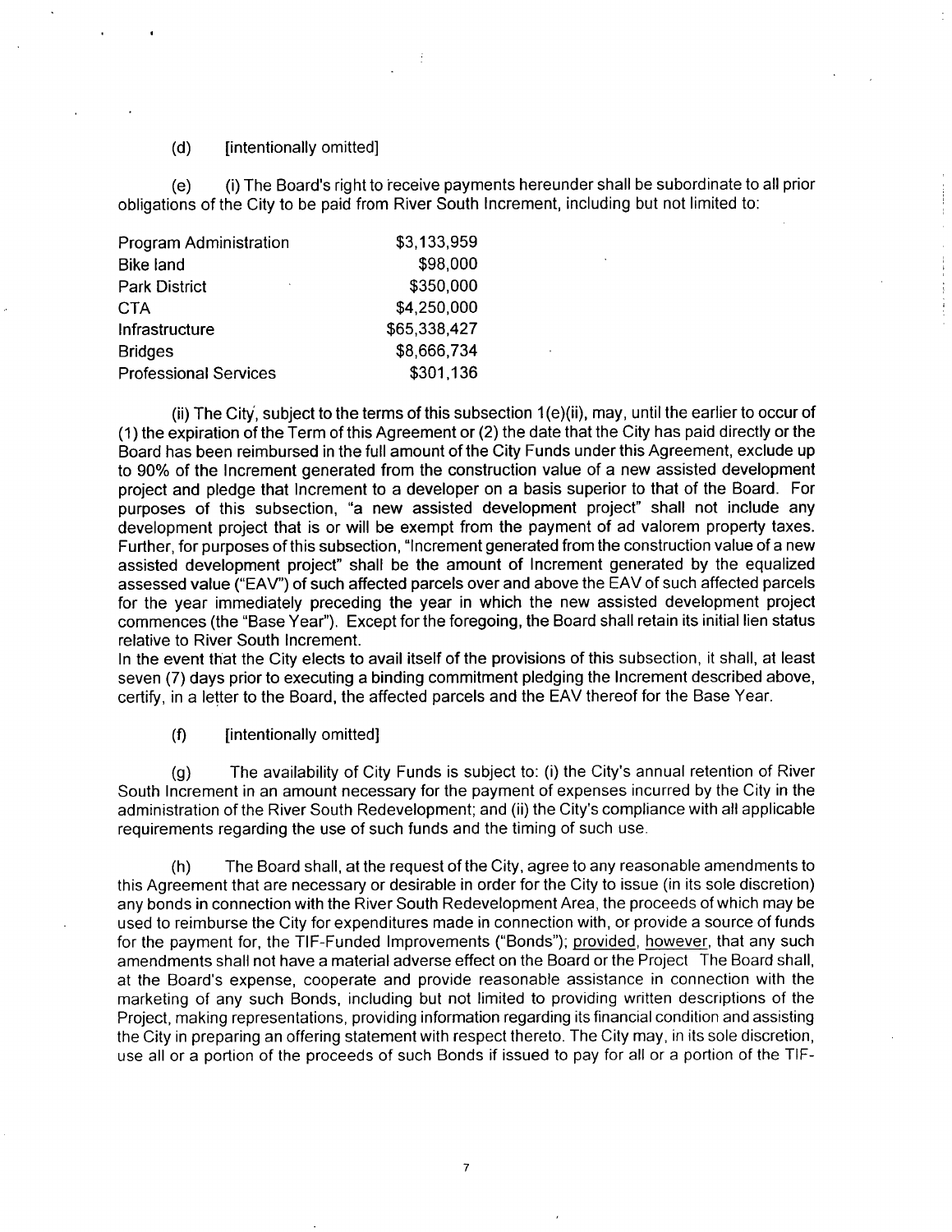#### Funded Improvements.

2. The current estimate of the cost of the Project is \$61,893,592. The Board has delivered to the Commissioner, and the Commissioner hereby approves, a detailed project budget for the Project, attached hereto and incorporated herein as **Exhibit G.** The Board certifies that it has identified sources of funds (including the City Funds) sufficient to complete the Project. The Board agrees that the City will only contribute the City Funds to the Project and that all costs of completing the Project over the City Funds shall be the sole responsibility of the Board. If the Board at any point does not have sufficient funds to complete the Project, the Board shall so notify the City in writing, and the Board may narrow the scope of the Project as agreed with the City in order to construct the Facility with the available funds.

3. Attached as **Exhibit H** and incorporated herein is a preliminary list of capital improvements, land assembly costs, relocation costs and other costs, if any, recognized by the City as being eligible redevelopment project costs under the Act with respect to the Project, to be paid for out of City Funds ('TIF-Funded Improvements"); and to the extent the TIF-Funded Improvements are included as taxing district capital costs under the Act, the Board acknowledges that the TIF-Funded Improvements are costs for capital improvements and the City acknowledges it has determined that these TIF-Funded Improvements are necessary and directly result from the River South Redevelopment Plan. Prior to the expenditure of City Funds on the Project, the Commissioner, based upon the detailed project budget, shall make such modifications to Exhibit H as he or she wishes in his or her discretion to account for all of the City Funds to be expended under this Agreement; provided, however, that all TIF-Funded Improvements shall (i) qualify as redevelopment project costs under the Act; (ii) qualify as eligible costs under the River South Redevelopment Plan; and (iii) be improvements that the Commissioner has agreed to pay for out of City Funds, subject to the terms of this Agreement.

4. If the aggregate cost of the Project is less than the amount of the City Funds contemplated by this Agreement, the Board shall have no claim to the difference between the amount of the City Funds contemplated by this Agreement and the amount of the City Funds actually paid by the City to the Board and expended by the Board on the Project.

5. If requested by the City, the Board shall provide to the City quarterly reports on the progress of the Project and reasonable access to its books and records relating to the Project.

6. [intentionally omitted]

7. During the Term hereof the Board shall not sell, transfer, convey or otherwise dispose of all or any portion of the Facility and/or the Property or any interest therein to a party other than the City (a "Transfer"), or otherwise effect or consent to a Transfer to a party other than the City, without the prior written consent of the City. The City's consent to any Transfer may, in the City's sole discretion, be conditioned upon (among other things) whether such a Transfer would conflict with the statutory basis for the grant of the City Funds hereunder pursuant to the Act.

#### ARTICLE FOUR: TERM

The Term of the Agreement shall commence as of the Agreement Date and shall expire on the date on which the River South Redevelopment Area is no longer in effect (through and including July 30, 2020).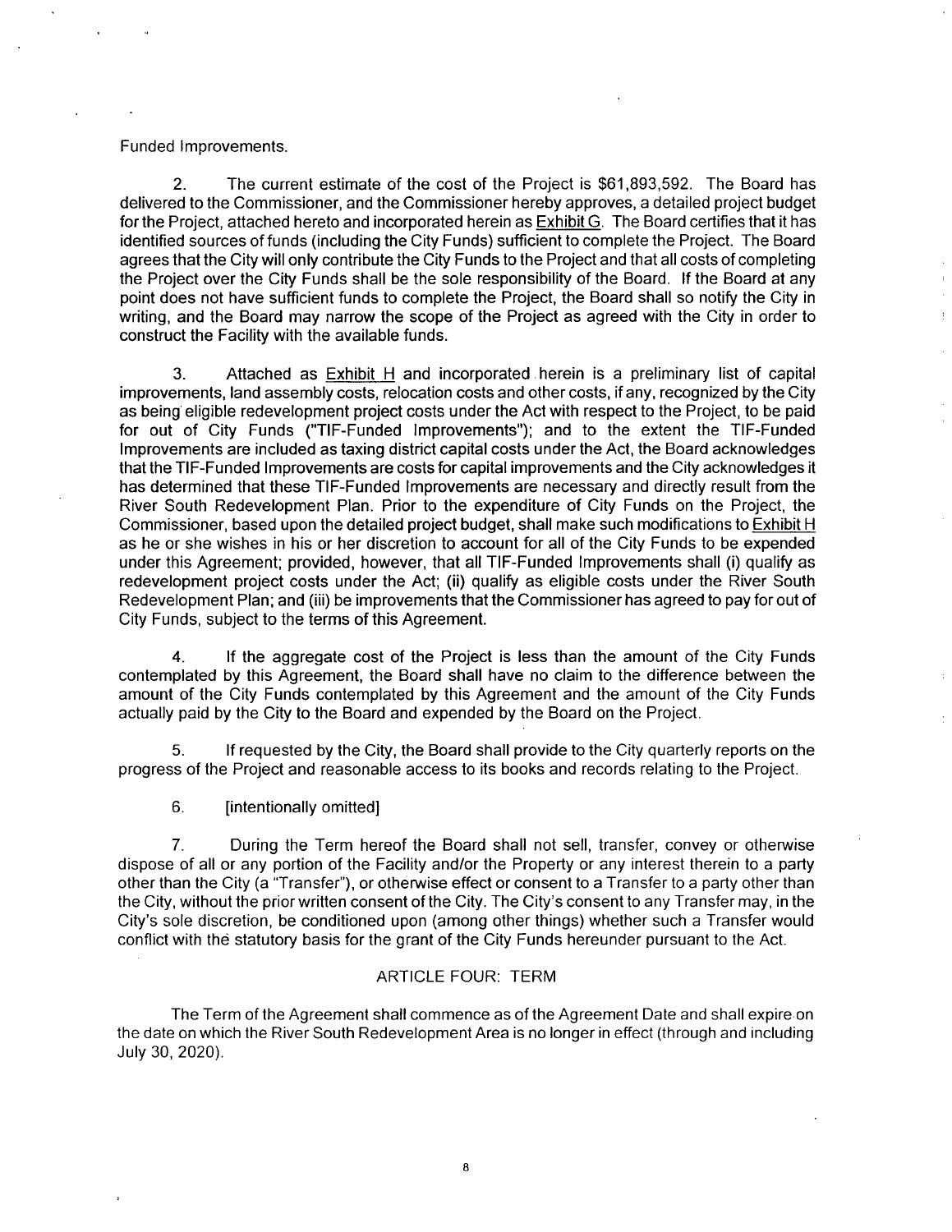#### ARTICLE FIVE: INDEMNITY; DEFAULT

1. The Board agrees to indemnify, defend and hold the City, its officers, officials, members, employees and agents harmless from and against any losses, costs, damages, liabilities, claims, suits, actions, causes of action and expenses (including, without limitation, reasonable attorneys' fees and court costs) suffered or incurred by the City arising from or in connection with (i) the Board's failure to comply with any of the terms, covenants and conditions contained within this Agreement, or (ii) the Board's or any contractor's failure to pay general contractors, subcontractors or materialmen in connection with the Project.

2. The failure of the Board to perform, keep or observe any of the covenants, conditions, promises, agreements or obligations of the Board under this Agreement or any agreement directly related to this Agreement shall constitute an "Event of Default" by the Board hereunder. Upon the occurrence of an Event of Default, the City may terminate this Agreement and all agreements directly related to this Agreement, and may suspend disbursement of the City Funds. The City may, in any court of competent jurisdiction by any action or proceeding at law or in equity, pursue and secure any available remedy, including but not limited to injunctive relief orthe specific performance of the agreements contained herein.

In the event the Board shall fail to perform a covenant which the Board is required to perform under this Agreement, notwithstanding any other provision of this Agreement to the contrary, an Event of Default shall not be deemed to have occurred unless the Board has failed to cure such default within thirty (30) days of its receipt of a written notice from the City specifying the nature of the default; provided, however, with respect to those defaults which are not capable of being cured within such thirty (30) day period, the Board shall not be deemed to have committed an Event of Default under this Agreement if it has commenced to cure the alleged default within such thirty (30) day period and thereafter diligently and continuously prosecutes the cure of such default until the same has been cured.

3. The failure of the City to perform, keep or observe any of the covenants, conditions, promises, agreements or obligations of the City under this Agreement or any other agreement directly related to this Agreement shall constitute an "Event of Default" by the City hereunder. Upon the occurrence of an Event of Default, the Board may terminate this Agreement and any other agreement directly related to this Agreement. The Board may, in any court of competent jurisdiction by any action or proceeding at law or in equity, pursue and secure any available remedy, including but not limited to injunctive relief or the specific performance of the agreements contained herein.

In the event the City shall fail to perform a covenant which the City is required to perform under this Agreement, notwithstanding any other provision of this Agreement to the contrary, an Event of Default shall not be deemed to have occurred unless the City has failed to cure such default within thirty (30) days of its receipt of a written notice from the Board specifying the nature of the default; provided, however, with respect to those defaults which are not capable of being cured within such thirty (30) day period, the City shall not be deemed to have committed an Event of Default under this Agreement if it has commenced to cure the alleged default within such thirty (30) day period and thereafter diligently and continuously prosecutes the cure of such default until the same has been cured.

#### ARTICLE SIX: CONSENT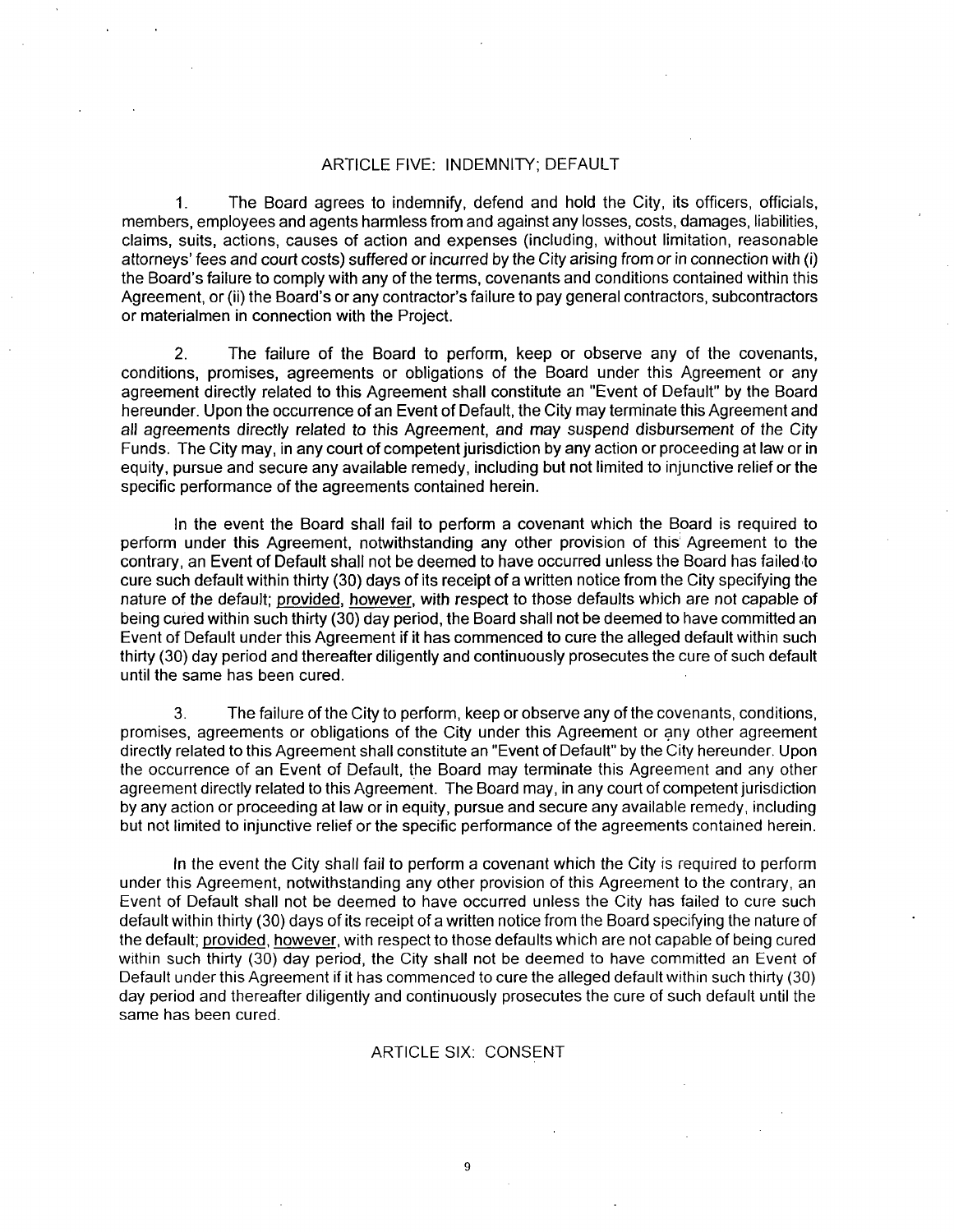Whenever the consent or approval of one or both parties to this Agreement is required hereunder, such consent or approval shall not be unreasonably withheld.

#### ARTICLE SEVEN: NOTICE

Notice to Board shall be addressed to:

Chief Financial Officer Board of Education of the City of Chicago 42 West Madison Street, 2<sup>nd</sup> Floor Chicago, Illinois 60602

and

General Counsel Board of Education of the City of Chicago One North Dearborn Street, 9th Floor Chicago, Illinois 60602

Notice to the City shall be addressed to:

Commissioner Department of Planning and Development 121 North LaSalle Street, Room 1000 Chicago, Illinois 60602

and

Corporation Counsel 121 North LaSalle Street, Room 600 Chicago, Illinois 60602 Attention: Finance and Economic Development Division

Unless othenwise specified, any notice, demand or request required hereunder shall be given in writing at the addresses set forth above, by any of the following means: (a) personal service; (b) [intentionally omitted]; (c) overnight courier; or (d) registered or certified mail, return receipt requested.

Such addresses may be changed when notice is given to the other party in the same manner as provided above. Any notice, demand or request sent pursuant to either clause (a) or (b) hereof shall be deemed received upon such personal service or upon dispatch by electronic means. Any notice, demand or request sent pursuant to clause (c) shall be deemed received on the day immediately following deposit with the overnight courier and, if sent pursuant to subsection (d) shall be deemed received two (2) days following deposit in the mail.

#### ARTICLE EIGHT: ASSIGNMENT; BINDING EFFECT

This Agreement, or any portion thereof, shall not be assigned by either party without the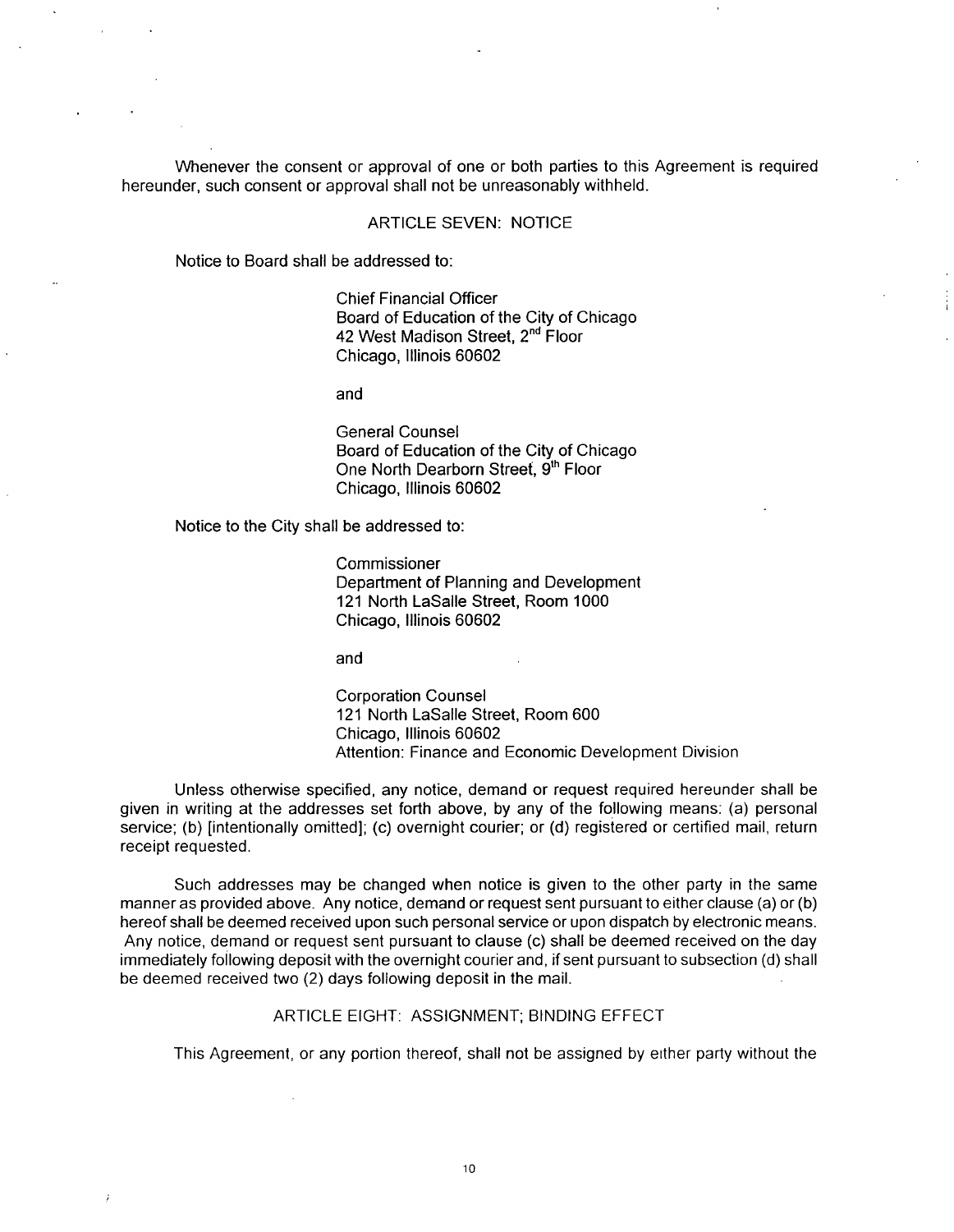prior written consent of the other.

This Agreement shall inure to the benefit of and shall be binding upon the City, the Board and their respective successors and permitted assigns. This Agreement is intended to be and is for the sole and exclusive benefit of the parties hereto and such successors and permitted assigns.

#### ARTICLE NINE: MODIFICATION

This Agreement may not be altered, modified or amended except by written instrument signed by all of the parties hereto.

#### ARTICLE TEN: COMPLIANCE WITH LAWS

The parties hereto shall comply with all federal, state and municipal laws, ordinances, rules and regulations relating to this Agreement.

#### ARTICLE ELEVEN: GOVERNING LAW AND SEVERABILITY

This Agreement shall be governed by the laws ofthe State of Illinois. If any provision of this Agreement shall be held or deemed to be or shall in fact be inoperative or unenforceable as applied in any particular case in any jurisdiction or jurisdictions or in all cases because it conflicts with any other provision or provisions hereof or any constitution, statute, ordinance, rule of law or public policy, or for any reason, such circumstance shall not have the effect of rendering any other provision or provisions contained herein invalid, inoperative or unenforceable to any extent whatsoever. The invalidity of any one or more phrases, sentences, clauses, or sections contained in this Agreement shall not affect the remaining portions of this Agreement or any part hereof.

#### ARTICLE TWELVE: COUNTERPARTS

This Agreement may be executed in any number of counterparts,, each of which shall be deemed to be an original, but all of which together shall constitute but one instrument. A signature delivered by facsimile or electronic means shall be considered binding for both parties.

#### ARTICLE THIRTEEN: ENTIRE AGREEMENT

This Agreement constitutes the entire agreement between the parties regarding the Project.

#### ARTICLE FOURTEEN: AUTHORITY

Execution of this Agreement by the City is authorized by an ordinance passed by the City Council of the City on , 2017. Execution of this Agreement by the Board is authorized by Board Resolution 01-0725-RS2. The parties represent and warrant to each other that they have the authority to enter into this Agreement and perform their obligations hereunder.

#### ARTICLE FIFTEEN: HEADINGS

The headings and titles of this Agreement are for convenience only and shall not influence the construction or interpretation of this Agreement.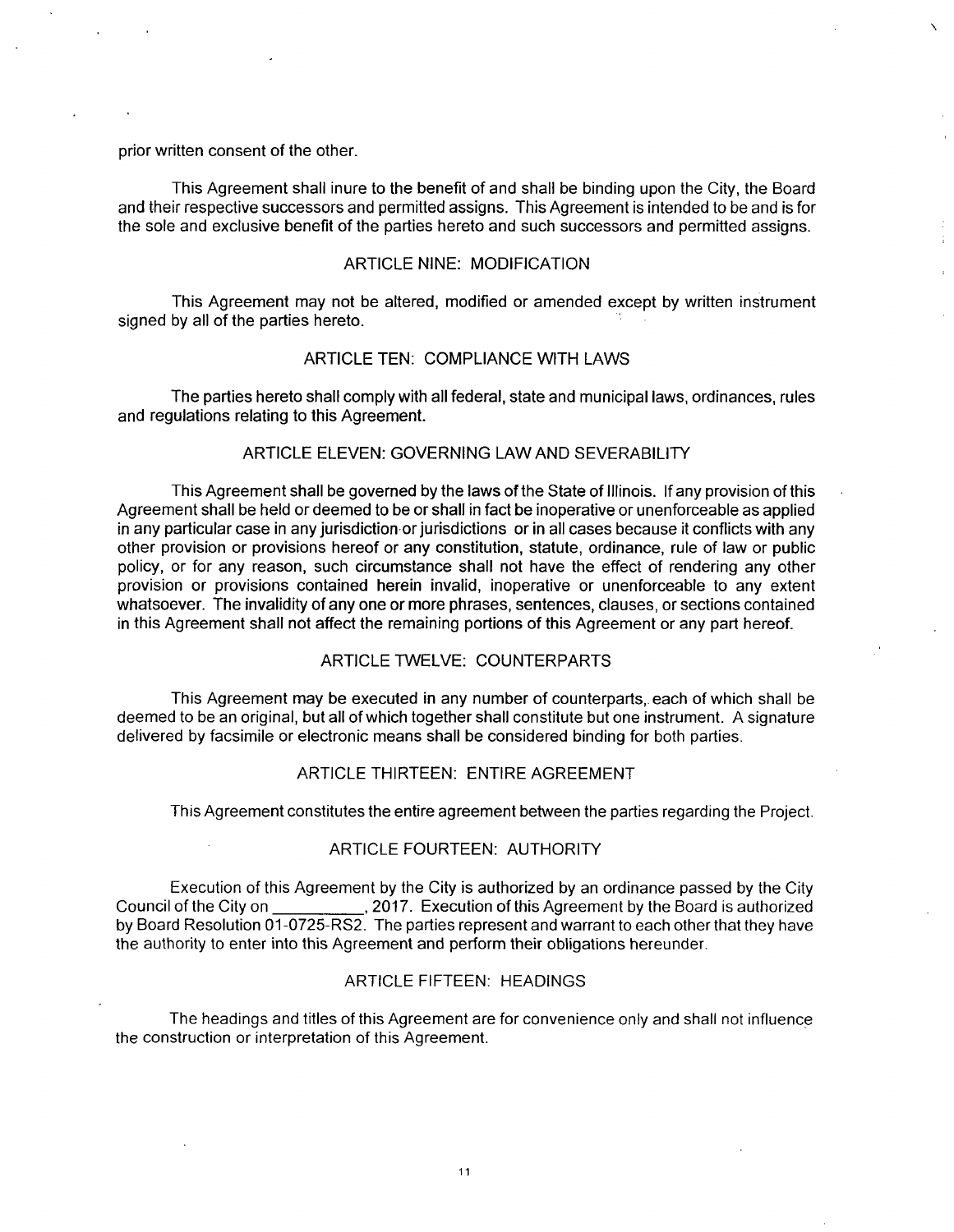#### ARTICLE SIXTEEN: DISCLAIMER OF RELATIONSHIP

Nothing contained in this Agreement, nor any act of the City or the Board shall be deemed or construed by any ofthe parties hereto or by third persons, to create any relationship of third party beneficiary, principal, agent, limited or general partnership, joint venture, or any association or relationship involving the City and the Board.

#### ARTICLE SEVENTEEN: CONSTRUCTION OF WORDS

The use ofthe singular form of any word herein shall also include the plural, and vice versa. The use of the neuter form of any word herein shall also include the masculine and feminine forms, the masculine form shall include feminine and neuter, and the feminine form shall include masculine and neuter.

#### ARTICLE EIGHTEEN: NO PERSONAL LIABILITY

No officer, member, official, employee or agent of the City or the Board shall be individually or personally liable in connection with this Agreement.

#### ARTICLE NINETEEN: REPRESENTATIVES

Immediately upon execution of this Agreement, the following individuals will represent the parties as a primary contact in all matters under this Agreement.

| For the Board: | Mary De Runtz, Deputy Chief Facilities Officer<br>Board of Education of the City of Chicago<br>42 West Madison Street, 9th Floor<br>Chicago, Illinois 60602<br>Phone: 773-553-2900<br>Email:                                                |
|----------------|---------------------------------------------------------------------------------------------------------------------------------------------------------------------------------------------------------------------------------------------|
| For the City:  | Denise Roman, Economic Development Coordinator<br>City of Chicago, Department of Planning and Development<br>121 North LaSalle Street, Room 1003<br>Chicago, Illinois 60602<br>Phone: 312-744-6502<br>Email: denise.roman@cityofchicago.org |

Each party agrees to promptly notify the other party of any change in its designated representative, which notice shall include the name, address, telephone number and fax number of the representative for such party for the purpose hereof.

[Signature Page Follows]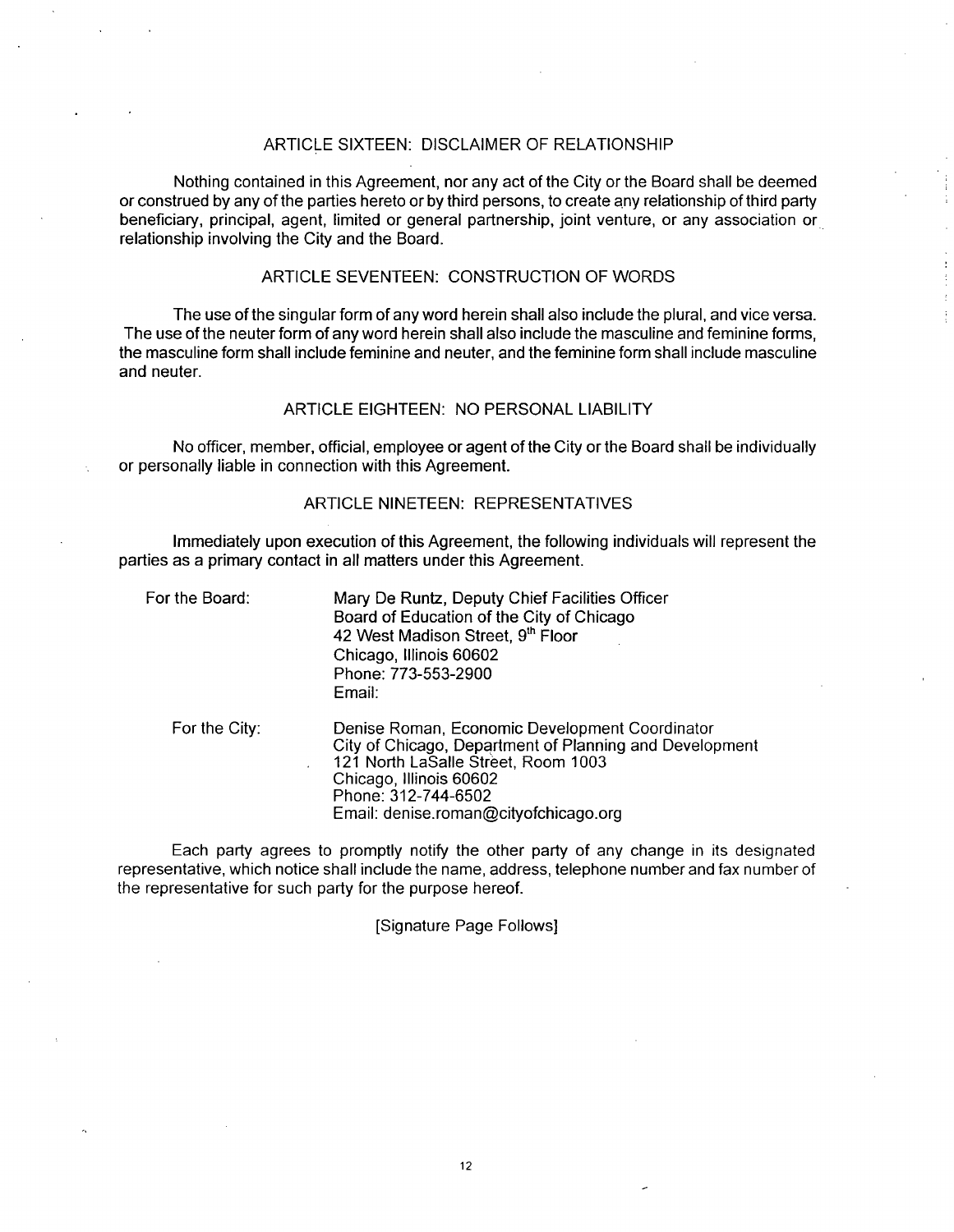IN WITNESS WHEREOF, each of the parties has caused this Agreement to be executed and delivered as of the date first above written.

City of Chicago, Illinois

By:

**Commissioner** Department of Planning and Development

The Board of Education of the City of Chicago

By:

Frank M. Clark, President

Attest:

Estela G. Beltran, Secretary

By: Forrest Claypool, Chief Executive Officer

Board Report No. 01-0725-RS2

Approved as to legal form:

Ronald L. Marmer, General Counsel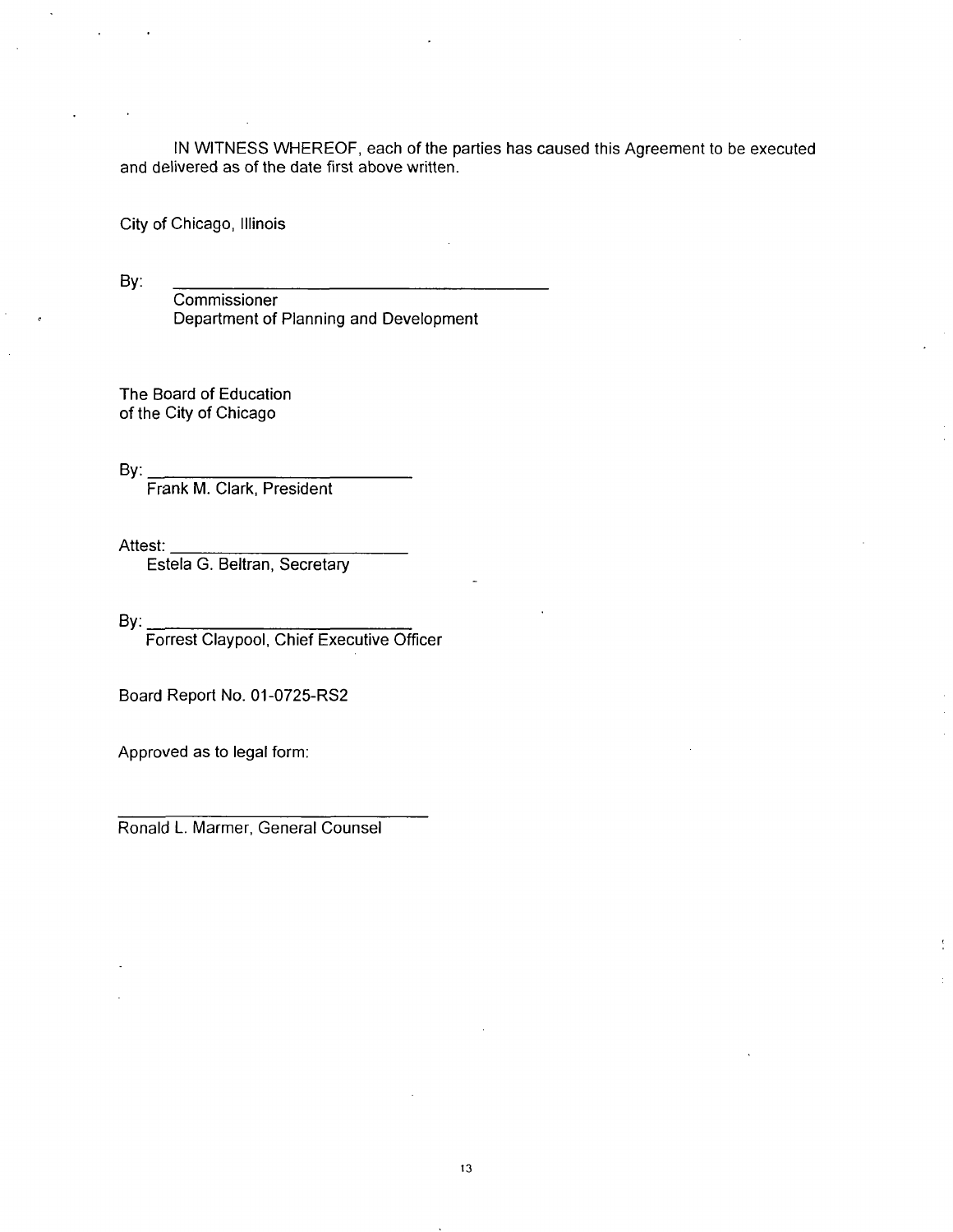#### AGREEMENT EXHIBIT A THE SCHOOL, THE FACILITY AND THE PROJECT

South Loop Elementary School will be a 4-story, 120,192 square foot facility in the City's South Loop neighborhood. The replacement school will accommodate 1,200 students and will include typical classrooms, art rooms, music rooms, science rooms, computer labs, gymnasium with a stage, lunchroom, administration area and a roof top play area. The school will also have some onsite parking and at grade playground.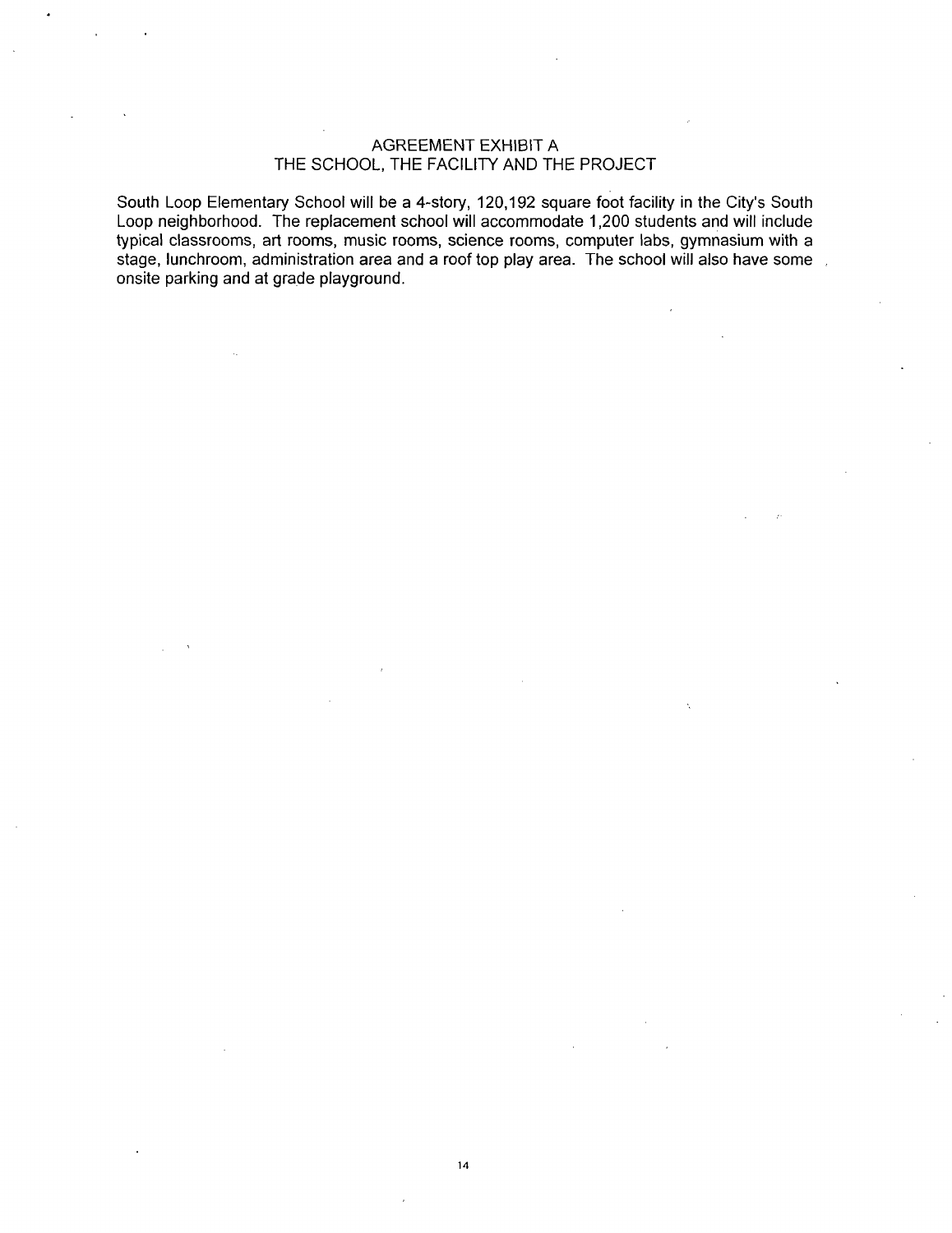AGREEMENT EXHIBITS B-D [intentionally omitted]

l.

 $\mathcal{L}$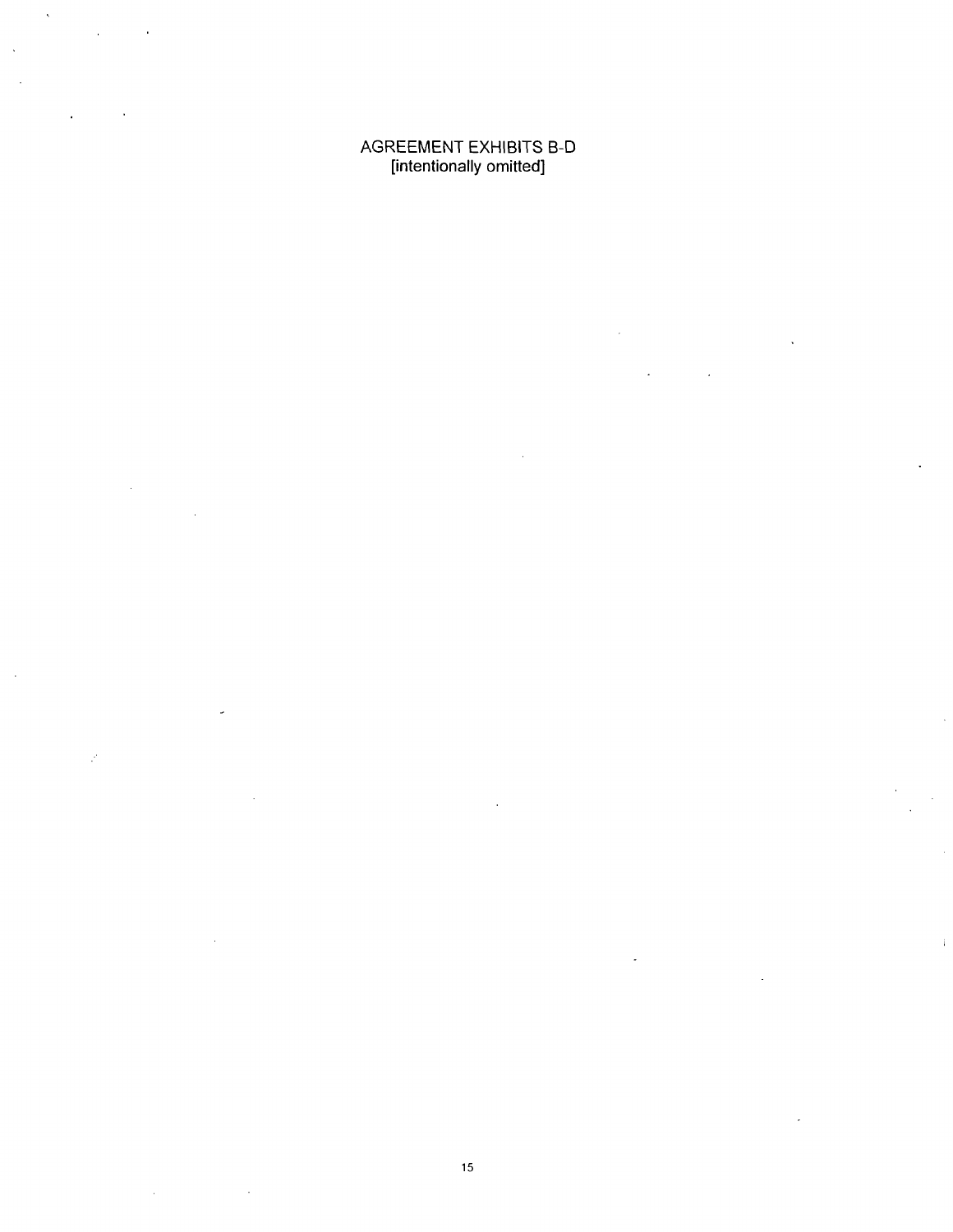#### AGREEMENT EXHIBIT E REQUISITION FORM

#### REQUISITION FORM

| State of Illinois |      |
|-------------------|------|
|                   | ) SS |
| County of Cook    |      |

The affiant, The affiant,  $\sim$ ,  $\sim$  of the Board of Education of the City of Chicago, a body corporate and politic (the "Board"), hereby certifies to the City of Chicago (the "City") that with respect to that certain Intergovernmental Agreement between the Board and the City regarding the New South Loop Elementary School dated \_\_\_\_\_\_\_\_\_ \_\_, 20 (the "Agreement"):

A. The following is a true and complete statement of all expenditures for the Project by the Board to date:

TOTAL: \$

B. This paragraph B sets forth and is a true and complete statement of all costs of TIF-Funded Improvements for the Project paid for by the City to date:

÷

Ť

 $\overline{I}$ 

\$

C. The Board requests disbursement for the following cost of TIF-Funded Improvements:

 $$^{\circ}$ 

D. None ofthe costs referenced in paragraph C above has been previously reimbursed by the City.

E. The Board hereby certifies to the City that, as of the date hereof:

1. Except as described in the attached certificate, the representations and warranties contained in the Agreement are true and correct and the Board is in compliance with all applicable covenants contained therein.

2. No Event of Default or condition or event that, with the giving of notice or passage of time or both, would constitute an Event of Default, exists or has occurred.

3. The Board is in compliance with all applicable federal, state and local laws, statutes, ordinances, rules, regulations, codes and executive orders, as well as all policies, programs and procedures of the Board, all as may be in effect from time to time, pertaining to or affecting the Project or the Board as related thereto.

**16**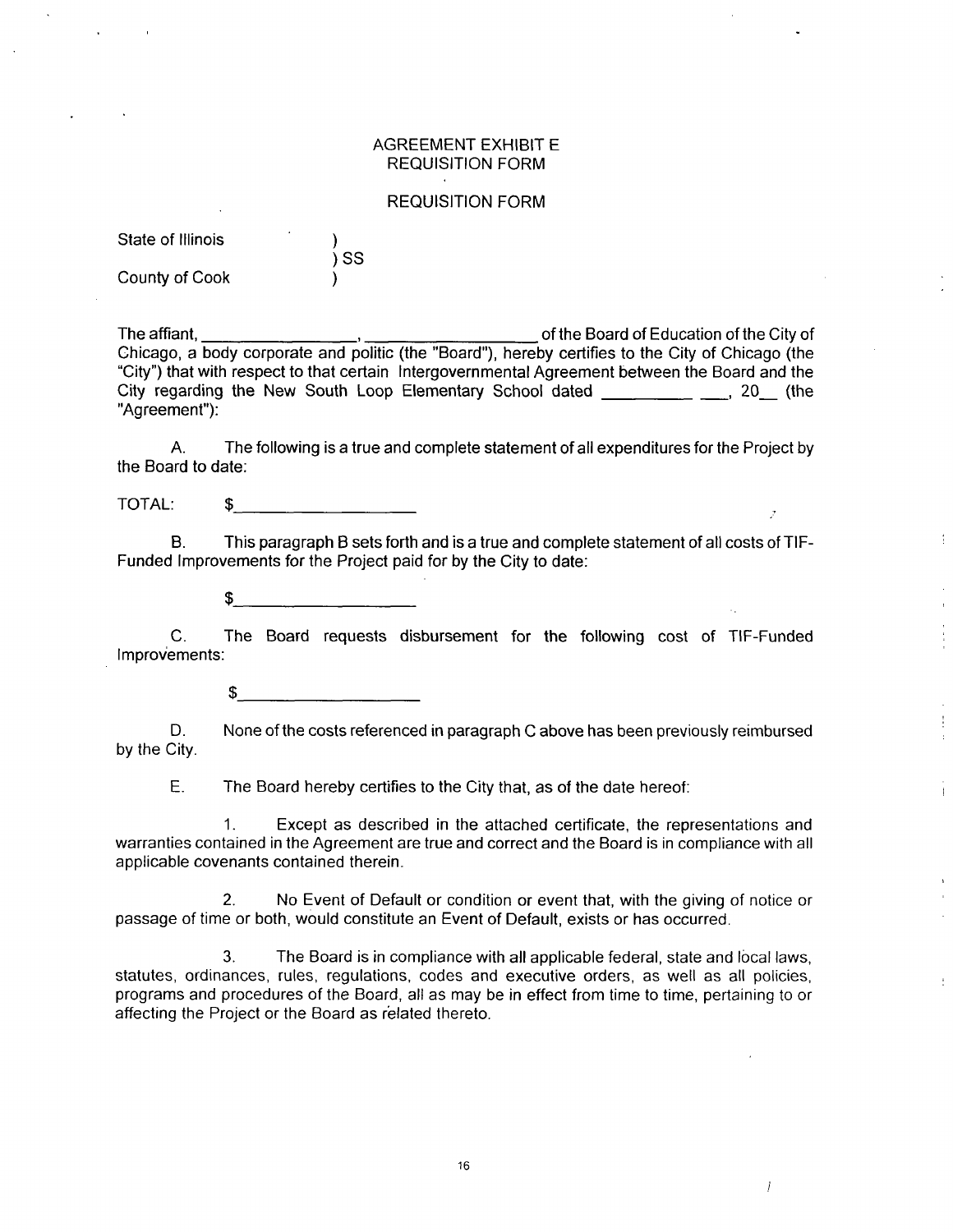F. Attached hereto are: (1) a cost itemization of the applicable portions of the budget attached as Exhibit G to the Agreement; and (2) evidence of the expenditures upon TIF-Funded Improvements for which the Board hereby seeks reimbursement.

All capitalized terms that are not defined herein have the meanings given such terms in the Agreement.

THE BOARD OF EDUCATION OF THE CITY OF CHICAGO, a body corporate and politic

| By:    |  |
|--------|--|
| Name:  |  |
| Title: |  |

Subscribed and sworn before me this \_\_\_ day of \_\_\_\_\_\_\_\_\_\_\_\_\_\_\_\_\_\_\_\_\_\_\_\_\_\_\_\_\_\_\_\_\_\_

My commission expires: \_\_\_\_\_\_

The City hereby approves payment of the amount listed in Item C above by  $\frac{1}{\sqrt{1-\frac{1}{n}}}\frac{1}{\sqrt{1-\frac{1}{n}}}\frac{1}{\sqrt{1-\frac{1}{n}}}\frac{1}{\sqrt{1-\frac{1}{n}}}\frac{1}{\sqrt{1-\frac{1}{n}}}\frac{1}{\sqrt{1-\frac{1}{n}}}\frac{1}{\sqrt{1-\frac{1}{n}}}\frac{1}{\sqrt{1-\frac{1}{n}}}\frac{1}{\sqrt{1-\frac{1}{n}}}\frac{$ Escrow Account No. <u>. . . . . . . . . .</u> .

THE CITY OF CHICAGO

By: Name:

Title:

Ť

Department of Planning and Development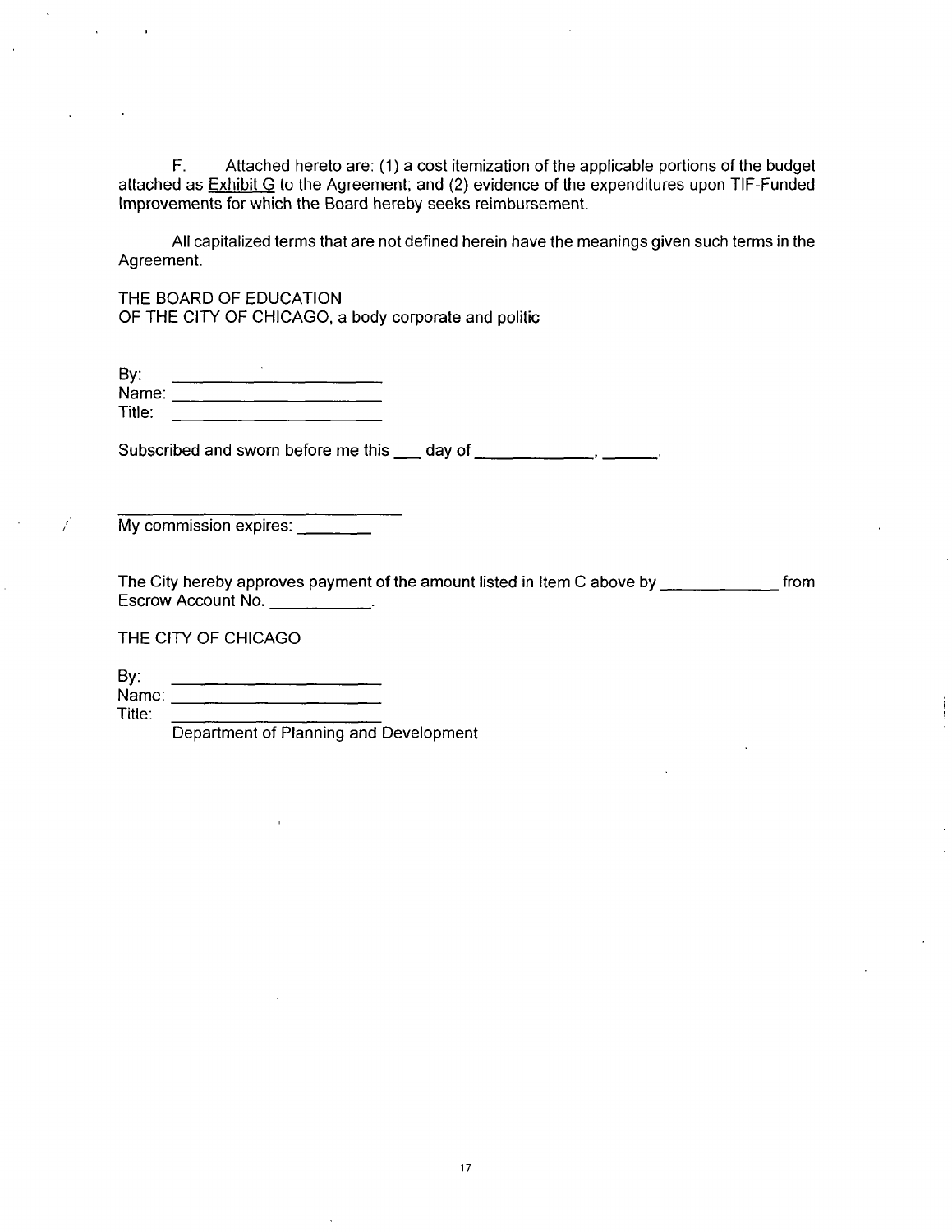#### AGREEMENT EXHIBIT F [intentionally omitted]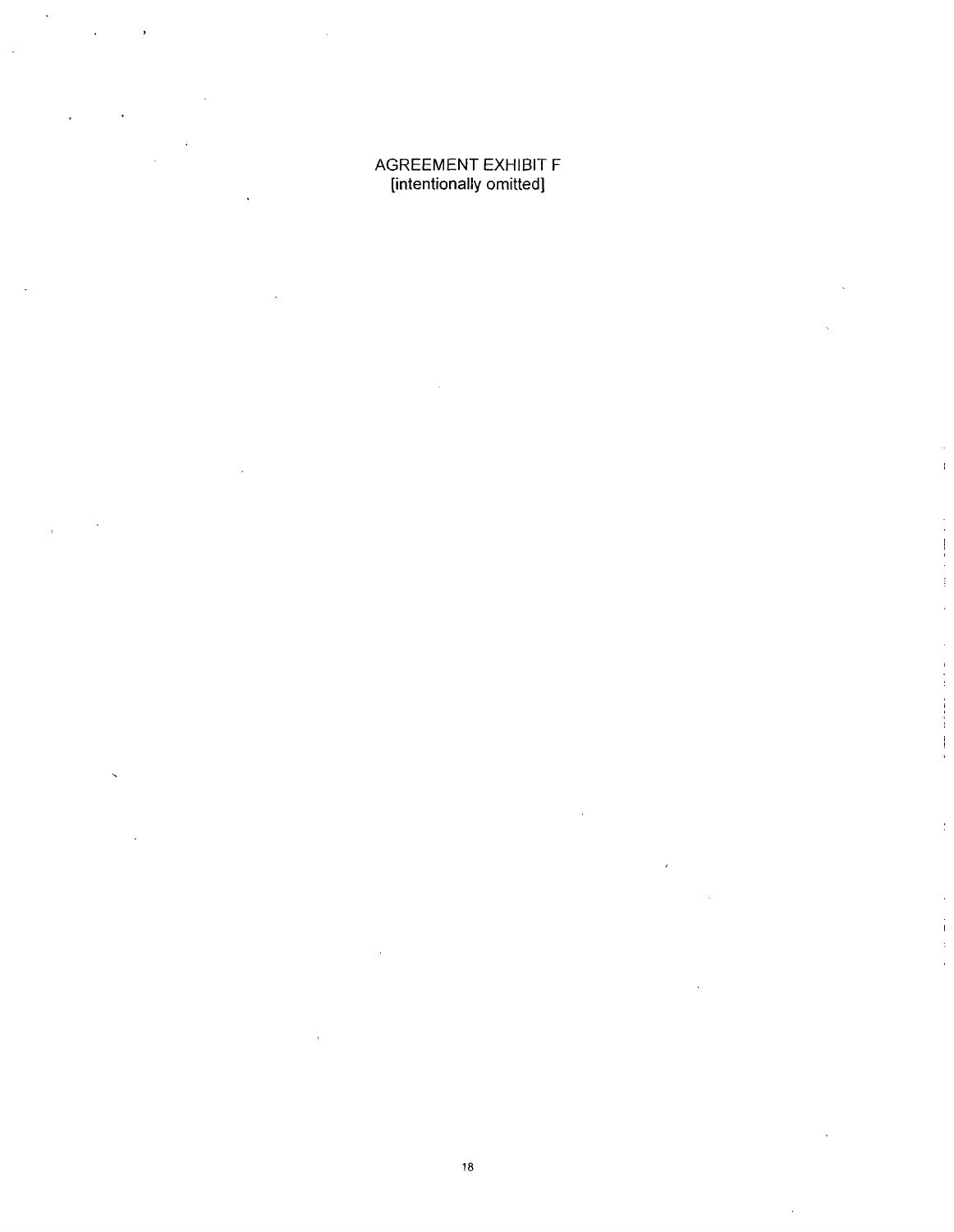## AGREEMENT EXHIBIT G PROJECT BUDGET

| Task                             |   | <b>Project Estimate</b> |
|----------------------------------|---|-------------------------|
| <b>Land Acquisition</b>          |   | \$4,400,000             |
| <b>Planning and Site Control</b> |   | \$1,457,000             |
| Design                           |   | \$2,643,641             |
| Construction<br>Environ          |   | \$42,734,090            |
| Remediation/Preparation          |   | \$2,674,000             |
| <b>PBC Administration</b>        |   | \$1,568,000             |
| <b>PBC Project Management</b>    |   | \$1,544,970             |
| <b>FF&amp;E and CPS Costs</b>    |   | \$2,893,592             |
| <b>Project Contingency</b>       |   | \$1,978,299             |
| Total                            | S | 61,893,592              |

 $\lambda$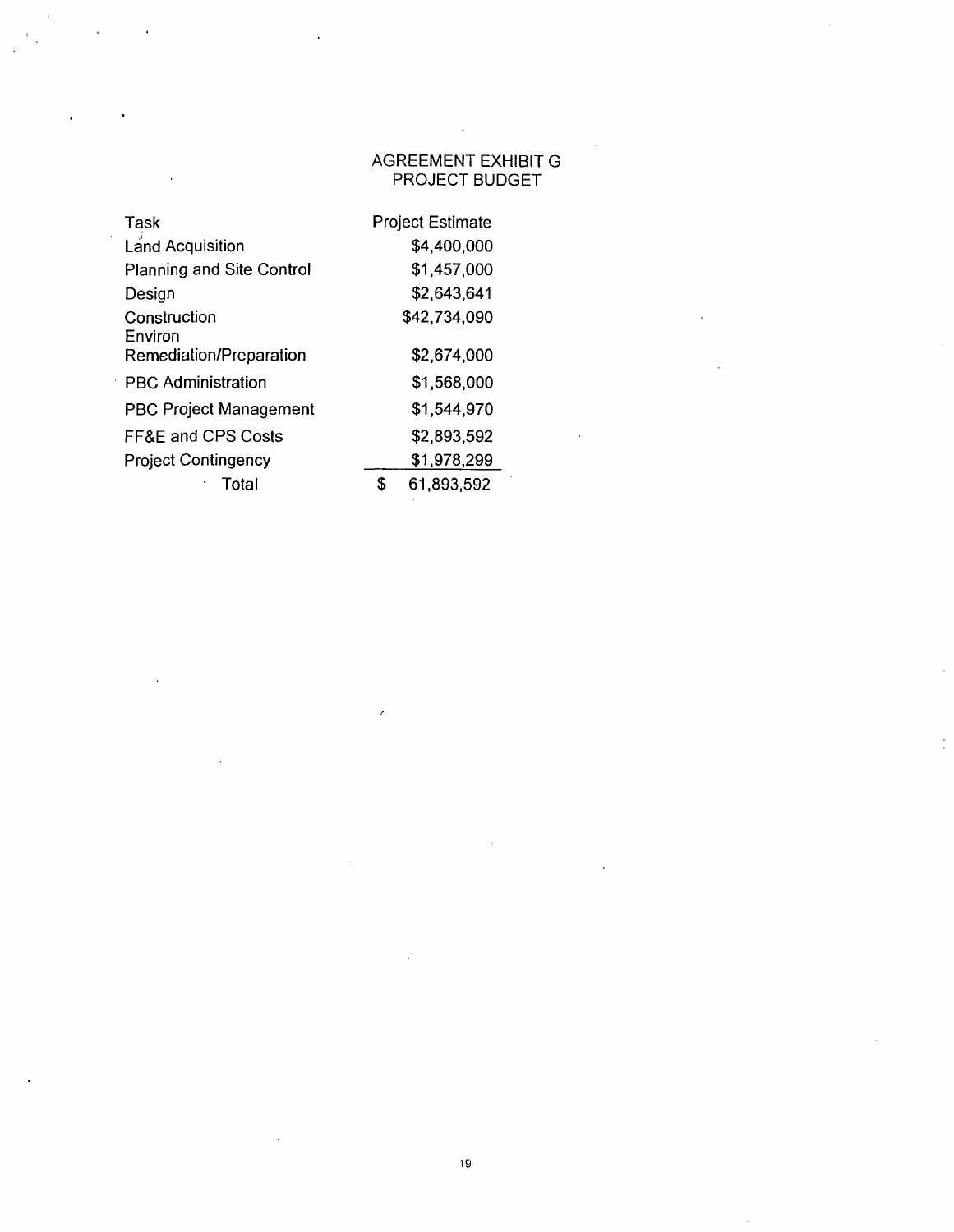## AGREEMENT EXHIBIT H PROJECT TIF-FUNDED IMPROVEMENTS

| Task<br>Land Acquisition                |   | <b>Project Estimate</b><br>\$4,400,000 |
|-----------------------------------------|---|----------------------------------------|
| <b>Planning and Site Control</b>        |   | \$1,457,000                            |
| Design                                  |   | \$2,643,641                            |
| Construction                            |   | \$42,734,090                           |
| <b>Environ Remediation/Preparation</b>  |   | \$2,674,000                            |
| <b>PBC Administration</b>               |   | \$1,568,000                            |
| <b>PBC Project Management</b>           |   | \$1,544,970                            |
| <b>FF&amp;E and CPS Costs</b>           |   | \$0                                    |
| <b>Design and Project Contingencies</b> |   | \$1,978,299                            |
| Total                                   | S | 59,000,000                             |

J.

 $\bar{u}$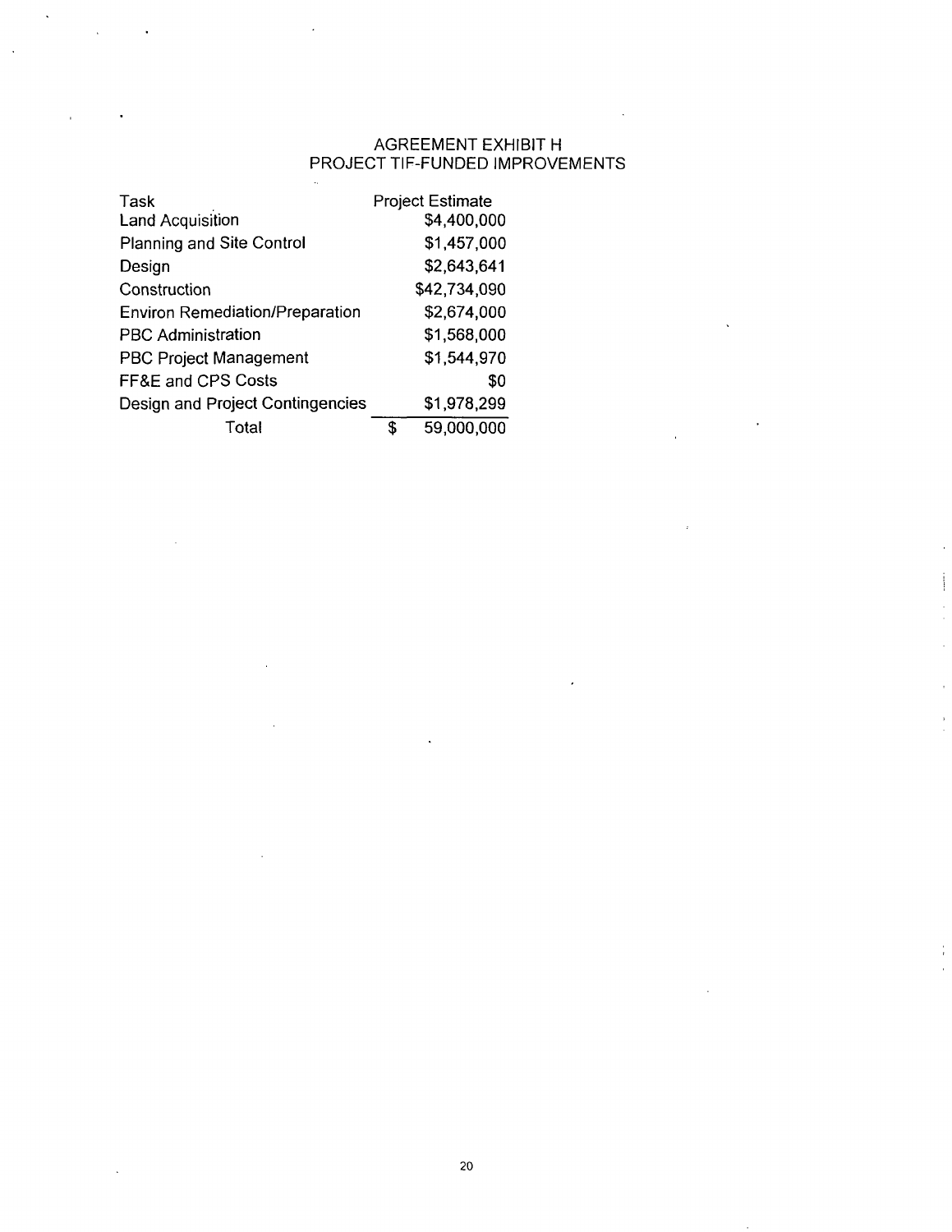#### AGREEMENT EXHIBIT I DEPOSIT SCHEDULE

## [NOT ATTACHED FOR PURPOSES OF ORDINANCE]

**21**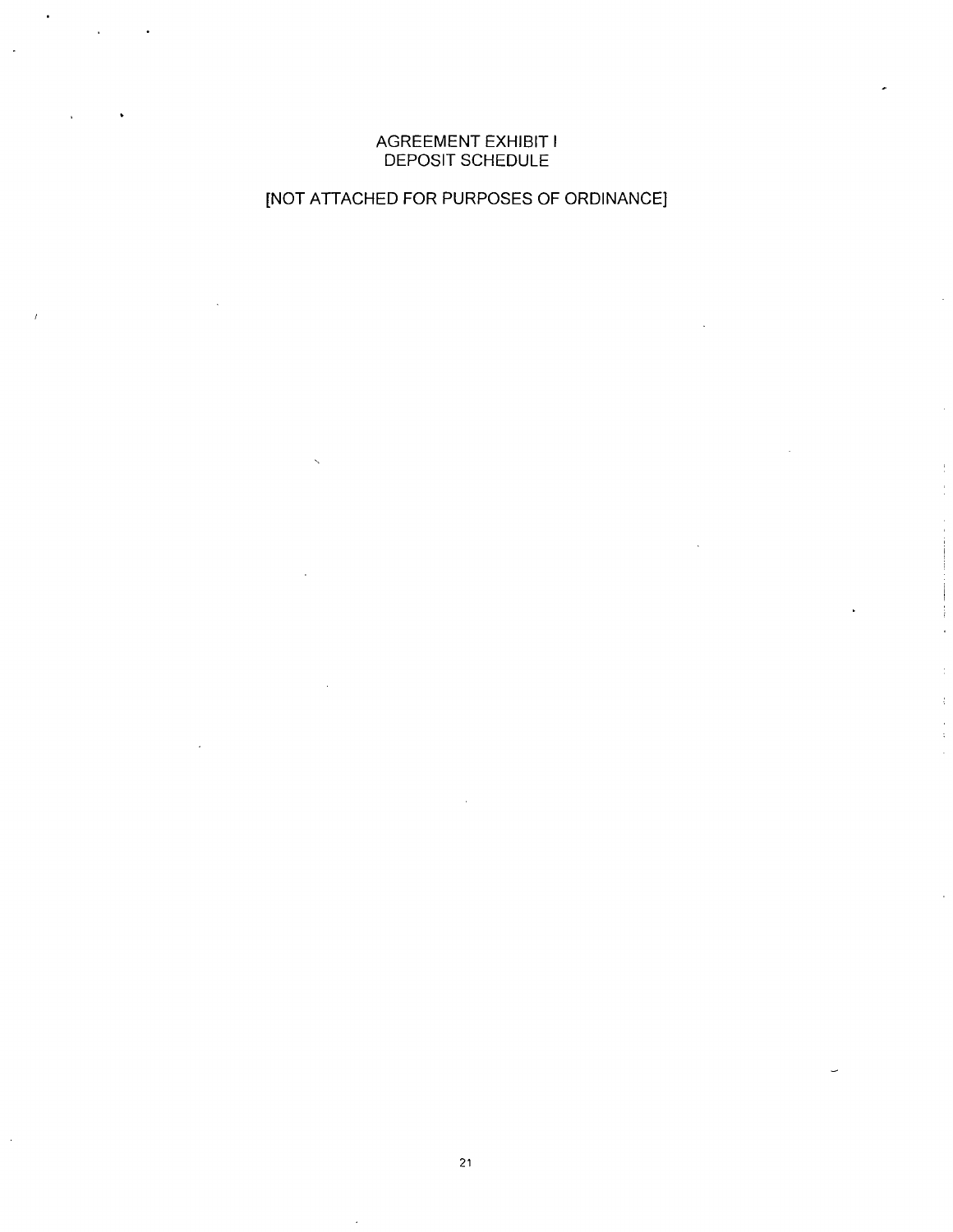#### AGREMEENT EXHIBIT J ESCROW AGREEMENT

## [NOT ATTACHED FOR PURPOSES OF ORDINANCE]

22

 $\bar{t}$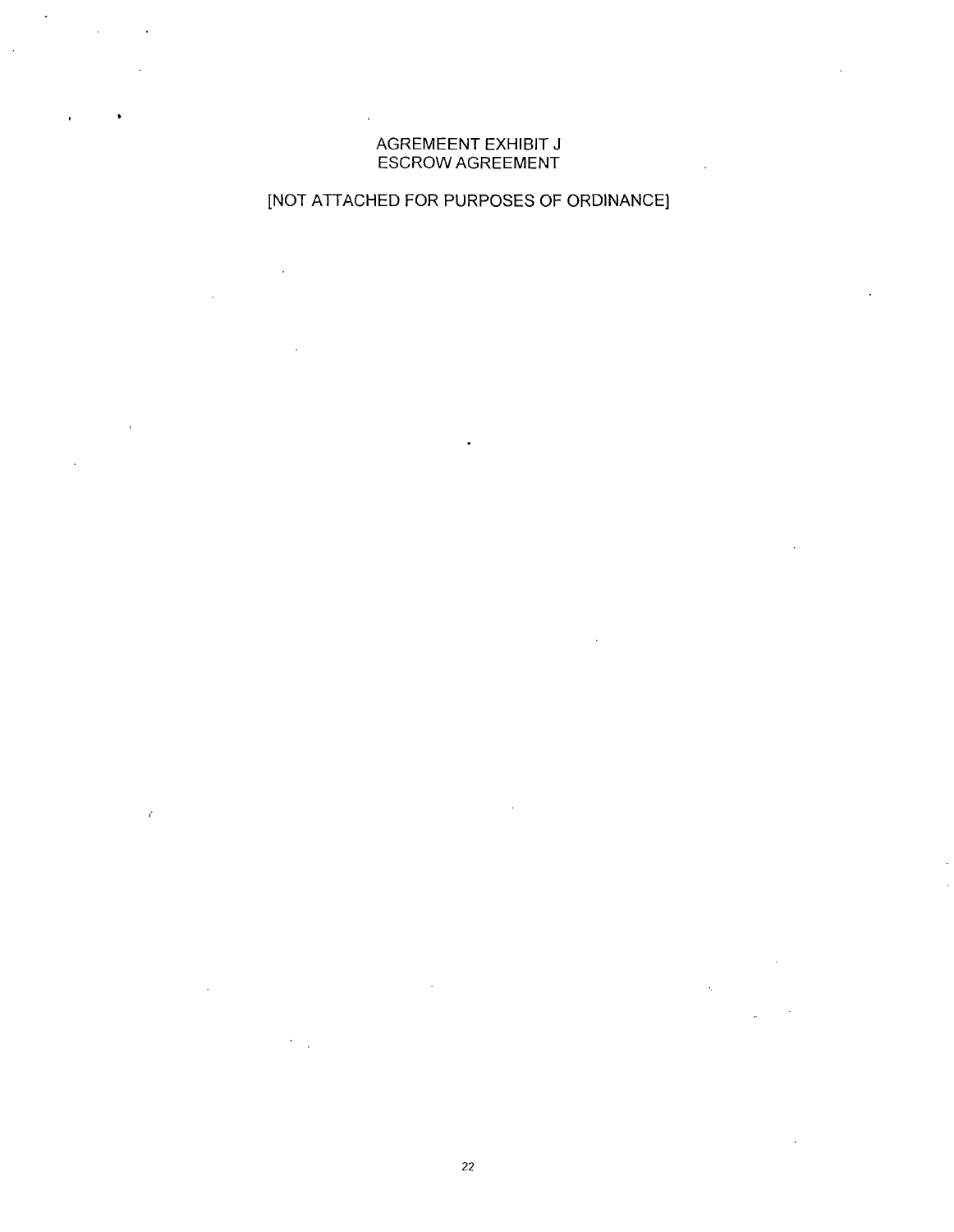#### AGREEMENT EXHIBIT K DEPOSIT REQUEST

[Date]

Commissioner City of Chicago Department of Planning and Development 121 North LaSalle Street, Room 1000 Chicago, Illinois 60602 Attention:

Re: Intergovernmental Agreement between the Board of Education of the City of Chicago and the City of Chicago dated \_\_\_\_\_\_\_\_ \_\_\_, 2017 regarding the New South Loop Elementary School (the " Agreement")

Dear Commissioner,

Pursuant to Article Three, Section 1(a) of the above-referenced Agreement, the Board of Education of the City of Chicago hereby requests that the City of Chicago deposit \$<br>into Escrow Account No. with with by not later than with  $\frac{1}{\sqrt{1-\frac{1}{2}}\sqrt{1-\frac{1}{2}}\sqrt{1-\frac{1}{2}}\sqrt{1-\frac{1}{2}}\sqrt{1-\frac{1}{2}}\sqrt{1-\frac{1}{2}}\sqrt{1-\frac{1}{2}}\sqrt{1-\frac{1}{2}}\sqrt{1-\frac{1}{2}}\sqrt{1-\frac{1}{2}}\sqrt{1-\frac{1}{2}}\sqrt{1-\frac{1}{2}}\sqrt{1-\frac{1}{2}}\sqrt{1-\frac{1}{2}}\sqrt{1-\frac{1}{2}}\sqrt{1-\frac{1}{2}}\sqrt{1-\frac{1}{2}}\sqrt{1-\frac{1}{2}}\sqrt{1-\frac{1}{2}}\$ as set forth in **Exhibit I** to the Agreement.

Respectfully,

The Board of Education of the City of Chicago

| By:    |  |
|--------|--|
| Name:  |  |
| Title: |  |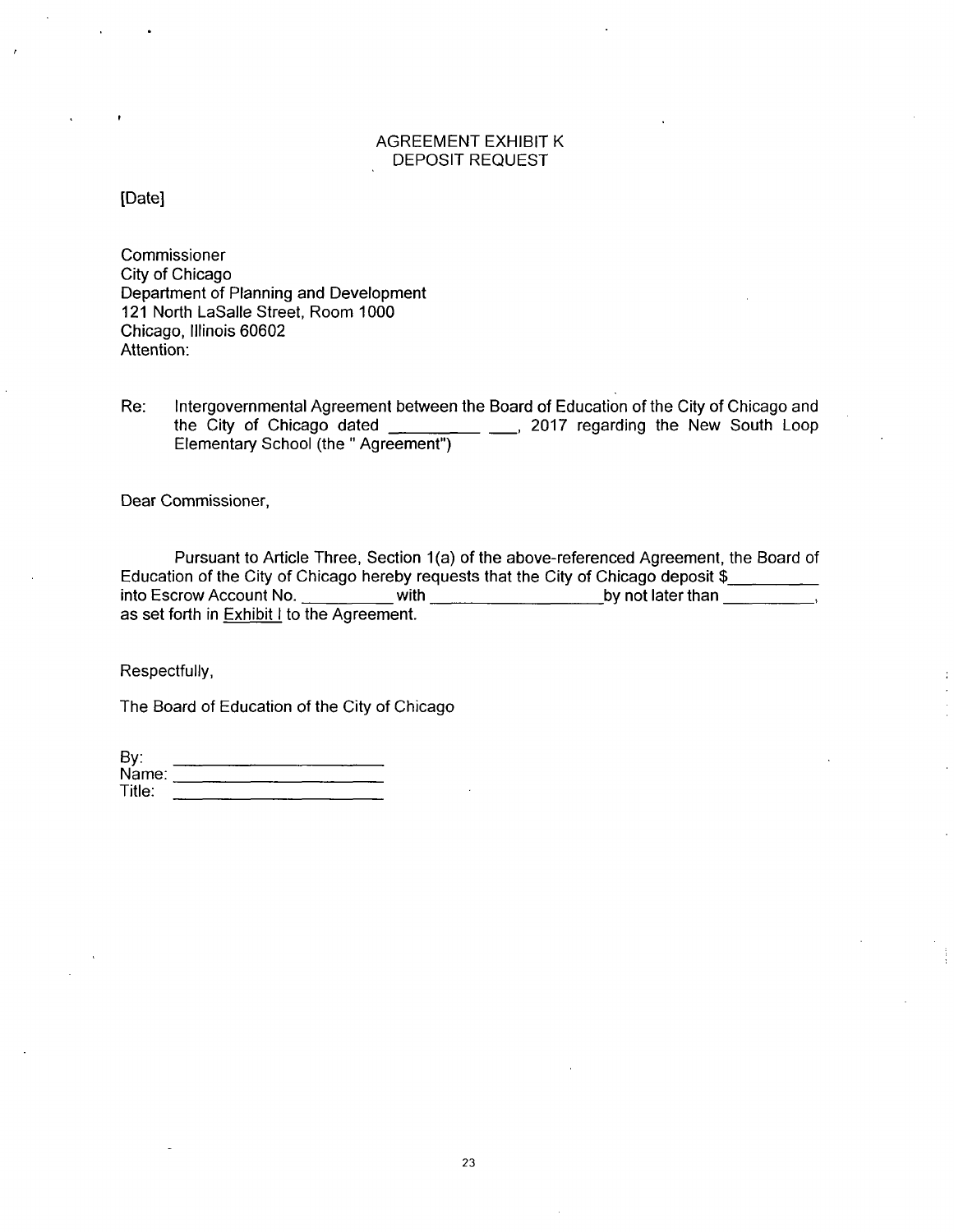

لارس

#### OFFICE OF THE MAYOR

CITY OF CHICAGO

RAHM EMANUEL MAYOR

 $\bar{\Omega}$ 

March 29, 2017

## TO THE HONORABLE, THE CITY COUNCIL OF THE CITY OF CHICAGO

Ladies and Gentlemen:

At the request of the Commissioner of Planning and Development, 1 transmit herewith an ordinance authorizing the execution of an intergovernmental agreement for TIF assistance for the Board of Education.

Your favorable consideration of this ordinance will be appreciated.

Very truly yours.

Linancel

Mayor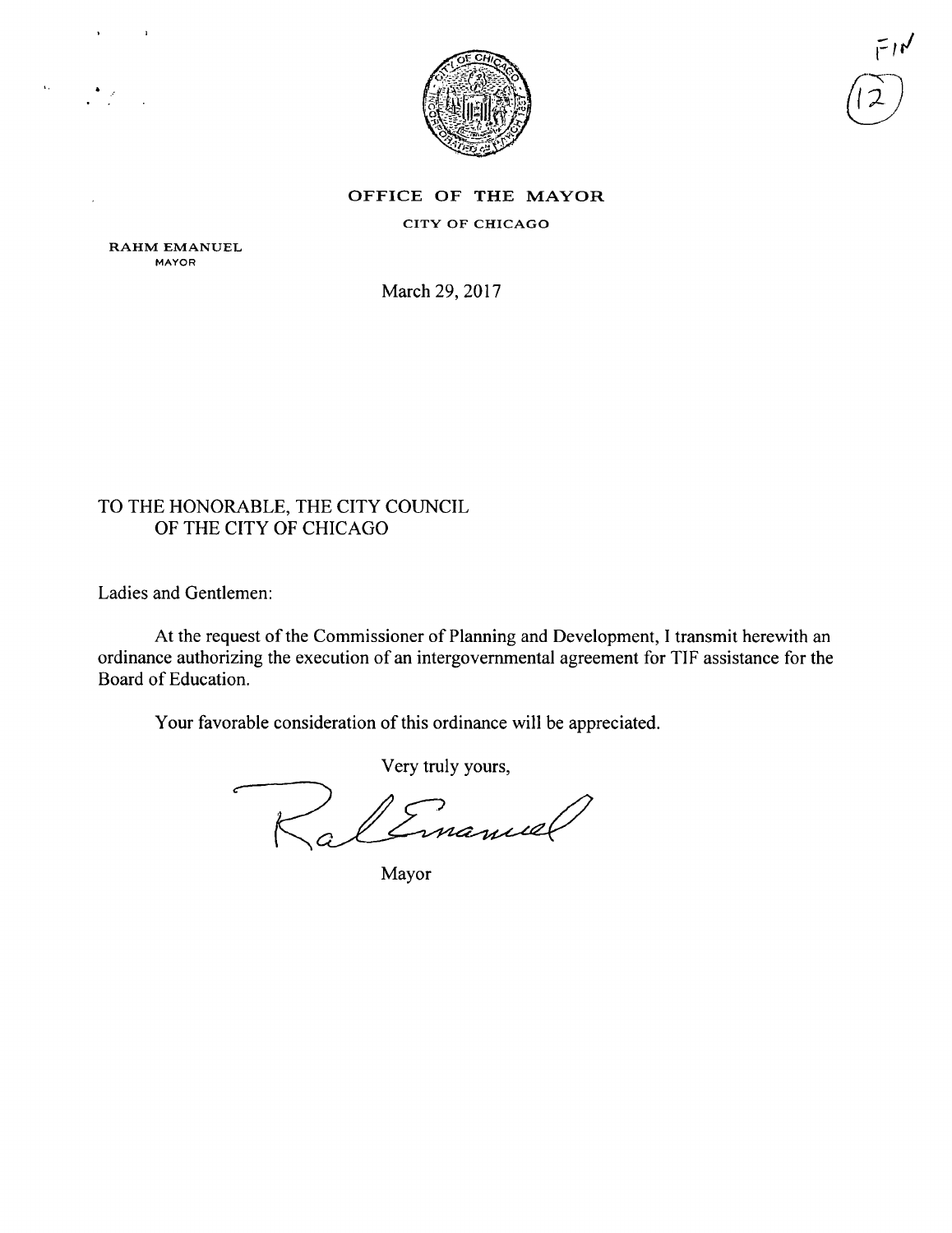

### CHICAGO April 19.2017

#### **To the President and Members of the City Council:**

#### **Your Committee on Finance having had under consideration**

An ordinance authorizing the Commissioner of the Department of Planning and Development to enter into and execute an Intergovernmental Agreement with the Chicago Board of Education for Tax Increment Financing (TIF) assistance for the New South Loop Elementary School.

02017-2785

Having had the same under advisement, begs leave to report and recommend that your Honorable Body pass the proposed Ordinance Transmitted Herewith

**This recommendation was concurred in by**  (a viva voce vote of members of the committee with dissenting vote(s).

**(signed) spectfuUy submitted** 

**Chairman**